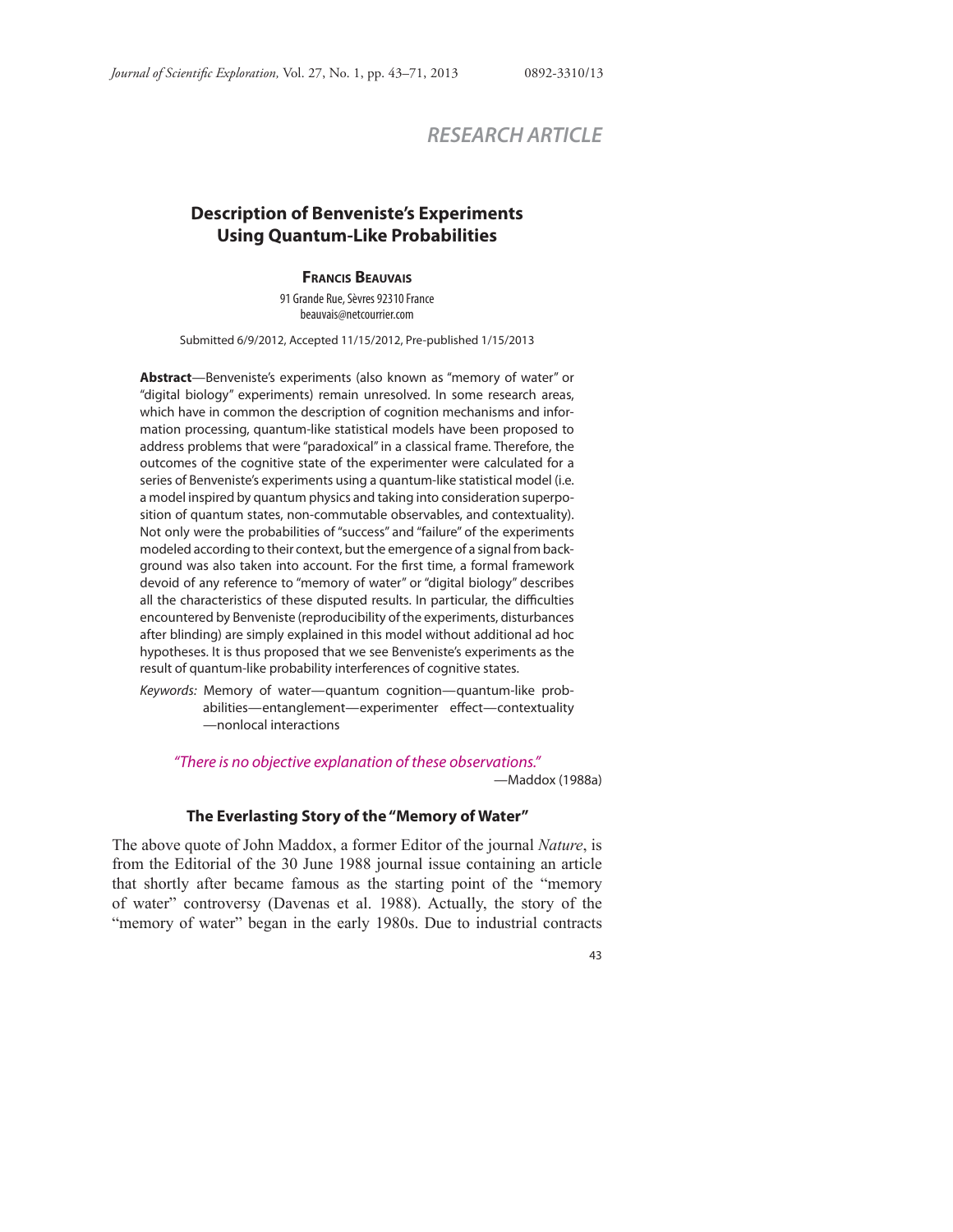with two homeopathic firms, scientists from Unit 200 of INSERM (the French biomedical and public health research institution), led by Jacques Benveniste, assessed with biological models the effects of solutions obtained according to the principles of homeopathy. After serial ten-fold or hundredfold dilutions, the probability of finding a biologically active molecule becomes close to zero in high dilutions. However, in some experiments with white blood cells containing polymorphonuclear basophils, a variation in basophil counts was observed repeatedly, thus suggesting that high dilutions had an effect on cells. Initially skeptical about homeopathy and its principles (from another age), Benveniste began to revise his opinion.

After several years of extensive experimental work, Benveniste convinced himself that trivial explanations such as contamination could not explain these odd results, and he decided to bring them to the attention of the scientific community. A long negotiation then began with the journal *Nature* in June 1986. Successive versions of an article were written, including new experiments requested by the reviewers. In its last version, the manuscript described experiments in which highly diluted immunoglobulins decreased the counts of basophils stained by a classical method and counted under a microscope. Meanwhile, two articles on the high dilutions were published by Benveniste's team in other scientific journals (Davenas, Poitevin,  $\&$ Benveniste 1987, Poitevin, Davenas, & Benveniste 1988). However, *Nature*'s Editor and reviewers of the manuscript continued to express their skepticism regarding the idea of a "biological effect without molecules."

Unexpectedly, at the end of May 1988, John Maddox, the Editor of *Nature*, decided to publish the article for the next month provided that Benveniste accept an investigation into his laboratory (Davenas et al. 1988). Strangely, this investigation would take place after publication of the article. Details on the survey performed in Benveniste's laboratory and on the whole story of the "memory of water" can be found elsewhere (de Pracontal 1990, Alfonsi 1992, Kaufmann 1994, Schiff 1998, Benveniste 2005, Beauvais 2007).

Maddox himself was a former theoretical physicist, and none of the investigators was a specialist in the research done in Benveniste's laboratory or more generally had a background in biology. Indeed, the trio of investigators formed by Maddox had an a priori: They were certain that Benveniste acted in good faith, but that someone was playing tricks without his knowledge. The other investigators were Walter Stewart, an American chemist disputed in academic circles for his investigations on cases of scientific fraud, and the stage magician James Randi, star of many entertainment shows in the United States (and also debunker of pseudoscience). The role of Randi (as he himself said later) was to inconspicuously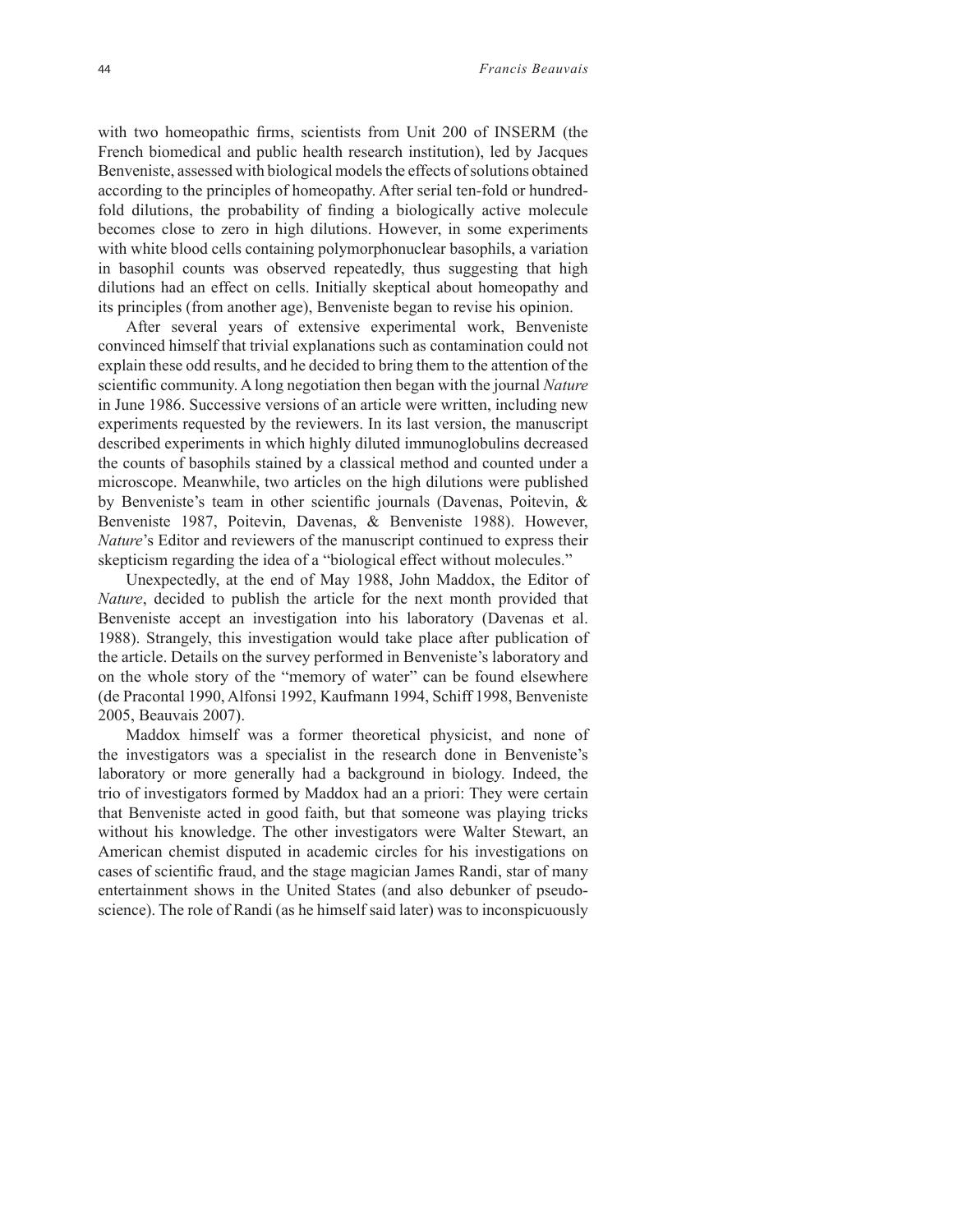monitor the members of Benveniste's laboratory (Beauvais 2007). On the third day of the inquiry, Randi had to go to the evidence: He did not observe any suspicious behavior. In addition, the experiments performed during these three days (including one blind experiment) confirmed the results of the published article.

Consequently, for the next two days, the investigators decided to organize a new series of experiments, and they involved themselves in the experiments that they were supposed to control: Stewart not only blinded the experimental samples but also pipetted the cell suspensions containing stained basophils, which were then counted under a microscope by two members of Benveniste's team. Despite repeated remarks on the poor quality of some cell samples, the investigators insisted that these counts be completed "for statistics" (Beauvais 2007). The results obtained with these latter experiments did not support the alleged effect of high dilutions. A few weeks later *Nature* published a report concluding that the results claimed in the article were a "delusion" and were the consequence of both observer bias and ignorance of statistical laws (Maddox 1988b, Maddox, Randi, & Stewart 1988). For many people, the report from *Nature* was the last word on the story of the "memory of water." In the years following this harmful episode, Benveniste continued his research in this disputed area with a reduced team, using other biological systems and developing new devices as described in the next section.

## **From High Dilutions to "Digital Biology"**

After the episode in 1988, some authors, including Benveniste's team, attempted to reproduce the results of the *Nature* paper and published negative (Ovelgonne, Bol, Hop, & van Wijk 1992), ambiguous (Hirst, Hayes, Burridge, Pearce, & Foreman 1993), or positive results (Benveniste, Davenas, Ducot, Cornillet, Poitevin, & Spira 1991, Belon, Cumps, Ennis, Mannaioni, Sainte-Laudy, Roberfroid, & Wiegant 1999, Brown & Ennis 2001); see also the review in Ennis (2010). Meanwhile, Benveniste's team explored other biological models that were hoped to be more persuasive than the basophil model. The most notable results were obtained first with the isolated heart model and some years later with an in vitro coagulation model.

The results with the isolated heart model (using Langendorff apparatus) are very helpful to understand Benveniste's issues with "reproducibility." Less famous than the basophil experiments, these results nevertheless were published as abstracts and posters at international congresses from 1991 to 1999. Moreover, during the period 1992–1997, Benveniste and his team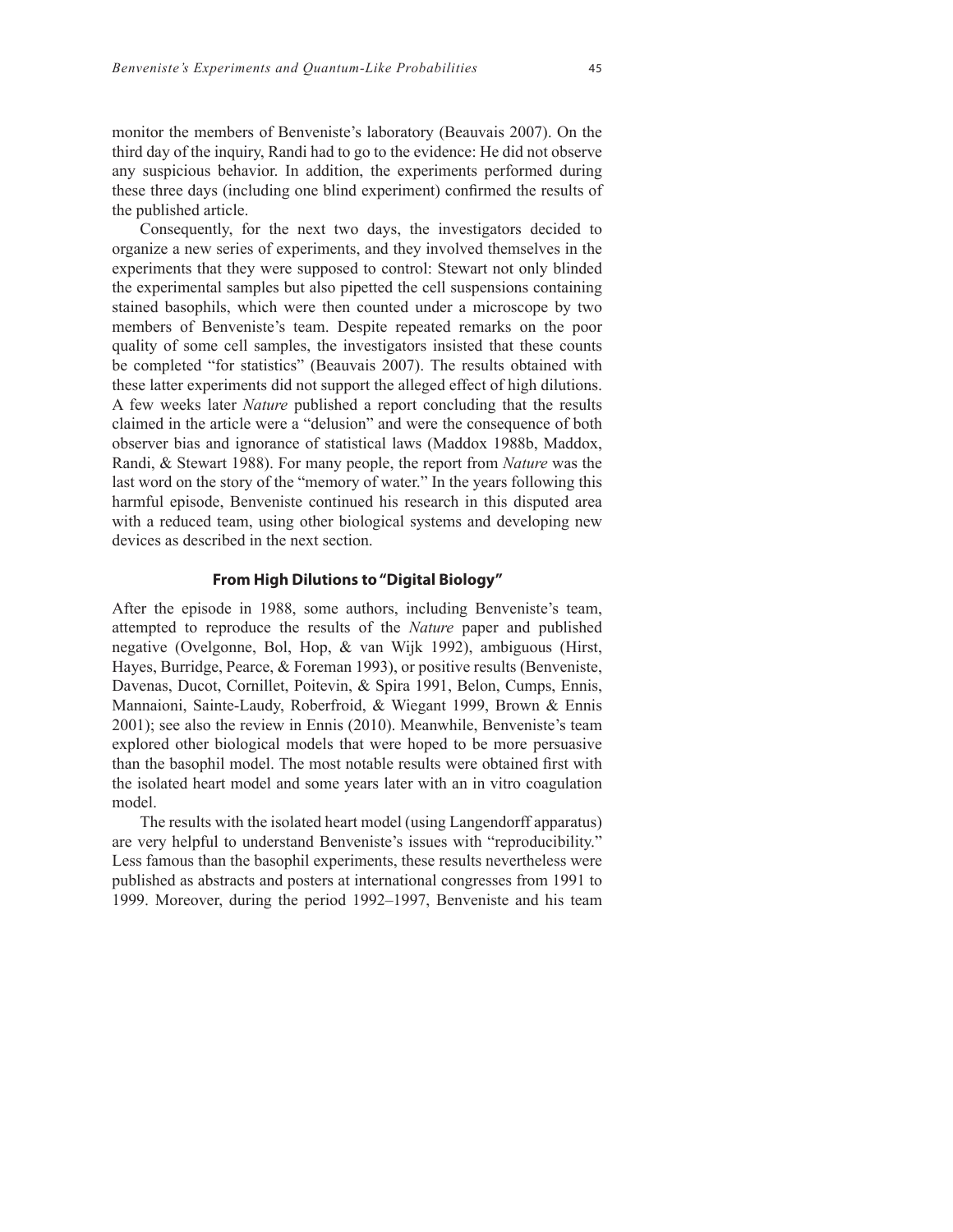regularly organized "public demonstrations" where scientists were invited to blind experimental samples or files to convince themselves of the reality of the alleged phenomena. These demonstrations were carefully designed with a written protocol, and, after completion, the participants received a detailed report with raw data. Therefore, valuable data that could be analyzed were available.

All these experiments have been described in detail elsewhere (Beauvais 2007). In the present article, biological systems will be considered simply as black boxes with inputs and outputs. Indeed, the aim of the article is to describe the logical aspects and the underlying mathematical structures of these experiments.

Briefly, the Langendorff apparatus allows for the maintaining of a rodent heart while different parameters (beat rate, coronary flow, muscular tension) are recorded continuously; the variations related to the addition of pharmacological agents are studied. Benveniste's team focused on the flow rate of the coronary arteries, which initially appeared to respond significantly to high dilutions. After each run, the intensity of flow change allowed discriminating "active" samples (10% or more of maximal variation of basal flow) from "inactive" samples (below 10% variation, i.e. not different from background noise).

The advantage of the isolated heart model (Langendorff apparatus) over the basophil model was the possibility of showing in real time the biological effect of high dilutions to scientists visiting the laboratory. Indeed, the changes of baseline flow  $(20\%-30\%)$  were easily seen in the series of tubes that collected (one tube per minute) the physiological solution from coronary circulation. However, the recurrent criticism of contamination of samples containing high dilutions was not discarded.

In 1992, Benveniste alleged that a low-frequency amplifier allowed the "electromagnetic transfer" of the "activity" from a biologically active solution (inserted in an electric coil) to naïve water. Interestingly, this device could use water in a sealed vial. Therefore, explaining the observed effects by contamination was less relevant. New "progress" was accomplished in 1996 when Benveniste used a personal computer with a sound card to "record" and to store as a digital file the "activity" of a solution placed into the electric coil. The "replay" was performed in naïve water put inside an electric coil wired at the output of the sound card. Positive results comparable with those observed with high dilutions were obtained.

For Benveniste, this was a new era for biology and medicine, and he coined the expression "digital biology." These new experiments, however, encountered more skepticism (if possible) than the previous high-dilution experiments. Further progress was achieved by positioning the electric coil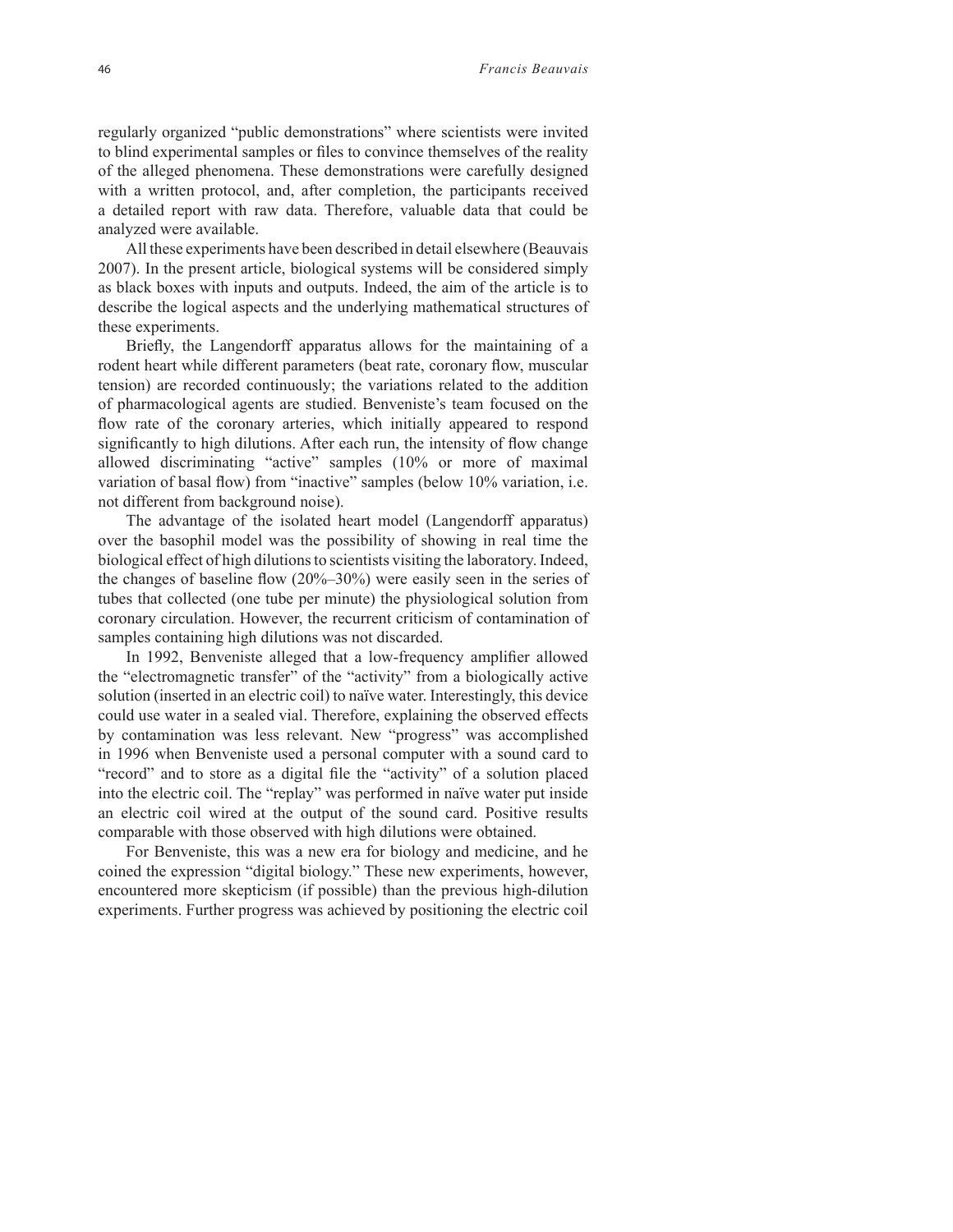(which diffused the "electromagnetic information") directly around the column of physiological liquid that perfused the isolated heart. With this modification, the experiment could be piloted directly from the computer, without an intermediary water sample. The electromagnetic field of the electric coil became the unique link between the computer and the apparatus. The contamination argument seemed to be definitively discarded.

Despite these successive improvements, however, an issue literally poisoned the demonstrations aimed to provide "proof" of the reality of the "memory of water." As explained in the next section, this issue was more particularly evidenced after blinding of the experimental samples during the "public demonstrations."

## **Contextuality as the Central Issue: In-House Blinding vs. Blinding by Outside Observer**

All participants in these experiments, including Benveniste himself, acknowledged that besides the very impressive, convincing, and "clean" experiments, other experiments cast doubt on the reality of the alleged phenomena (Benveniste 2005, Thomas 2007, Beauvais 2008, Poitevin 2008). This was particularly evident after blinding of samples—not for inhouse blinding, which led to statistically significant correlations, but for blinding during public demonstrations with "outside" observers. Even the early experiments with basophils were not free from blinding disturbances. Thus, the usual large and regular waves of biological activity related to high dilutions and routinely obtained by some teams became unnoticeable during large-scale blind experiments (Benveniste, Davenas, Ducot, Cornillet, Poitevin, & Spira 1991, Belon, Cumps, Ennis, Mannaioni, Sainte-Laudy, Roberfroid, & Wiegant 1999). With the Langendorff apparatus and with the coagulation model, the blinding issue became a central concern. Moreover, a phenomenon that was already suggested by basophil experiments became obvious: "Better" results were obtained with some "gifted" experimenters (Beauvais 2007).

Initially, it was proposed that uncontrolled parameters in the environment, such as electromagnetic waves or quality of water, were probably responsible for these discrepancies. Indeed, detecting a weak signal amid a noisy background could be the reason for poor results. In retrospect, however, it now appears that the difficulties of reproducibility were unusual. This was particularly obvious during the "public demonstrations" that Benveniste organized to convince other scientists that the phenomenon he described was not imaginary. These demonstrations were usually performed in two steps. First, negative and positive samples were produced (e.g., high dilutions, samples of "informed water" or digital files) and were blinded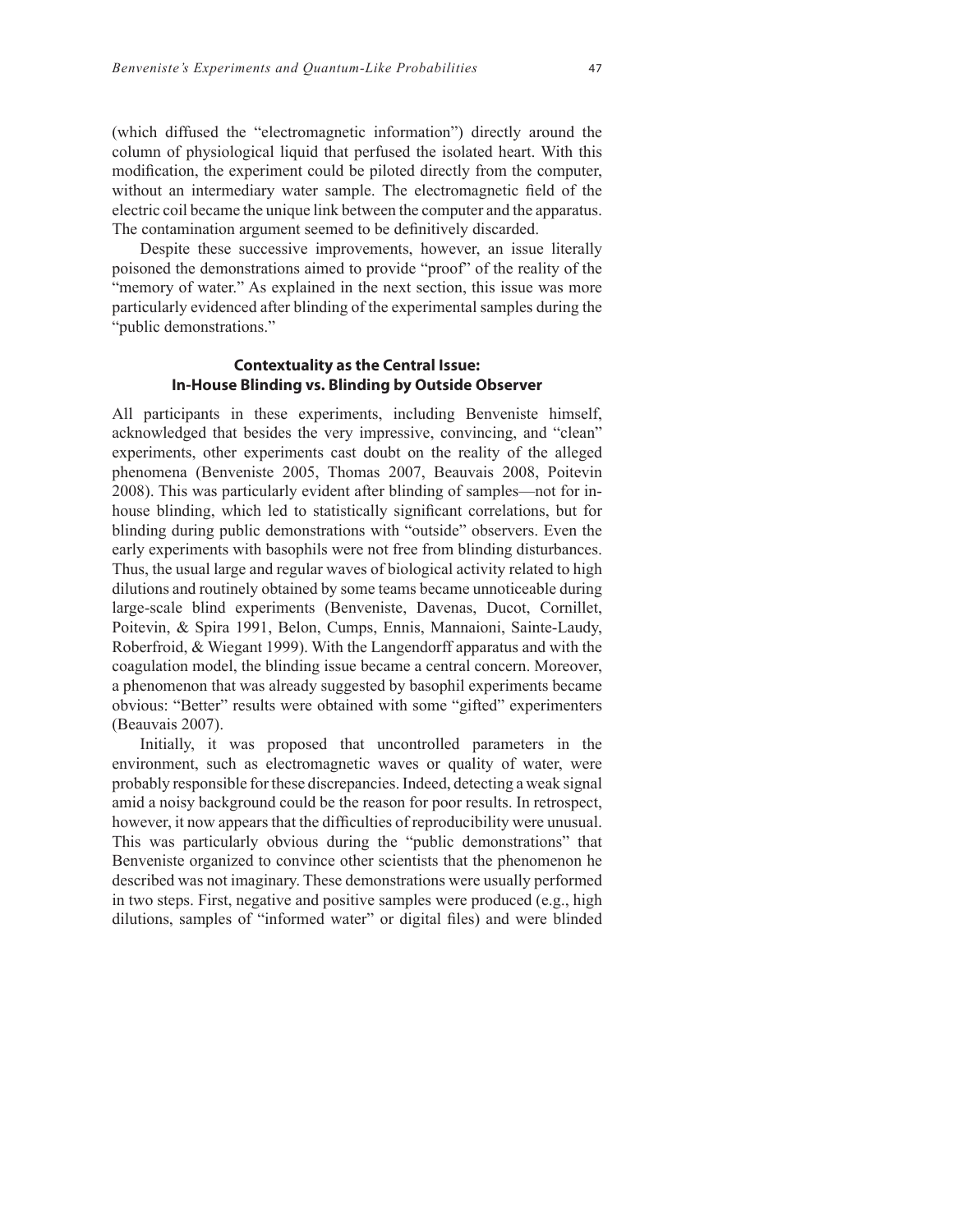(the initial label was replaced by a code) by an observer not belonging to Benveniste's team. It is important to emphasize that some negative and positive samples were kept open. Second, the samples were brought back to Benveniste's laboratory where the team tested all samples (blind and openlabel) on the biological system. Note also that the samples kept open were nevertheless frequently blinded by a member of the team before being given to the experimenter dedicated to the testing. When all measurements were made, the results of the experiments were sent to the outside scientists who assessed the concordance of observed results with expected results.

In these demonstrations, the mean biological effects after repeated experiments (on several biological preparations) were usually clear-cut, and active samples were easily distinguished from inactive samples. However, the results of blind samples were almost always at random and did not fit the expected results: Some samples with "control" labels were clearly active on the biological system whereas some samples with "active" labels had no significant effect. Table 1 describes an example of an experiment involving a participating outside observer.

In a first approach, it could be hypothesized that active samples had been "erased" by an external disturbing influence. However, it is more difficult to explain the mechanisms that transformed inactive samples into specific "active samples." And even if we assume the hypothesis of a "noisy" environment, how do we explain the open samples (positive and negative samples), which were prepared, transported, and tested at the same time and in the same conditions as blind samples, giving systematically "correct" results (i.e. expected correlations between supposed causes and biological outcomes)?

After each failure of public demonstration, Benveniste's team improved the experimental setting, and either open-label or in-house blind experiments confirmed that "good" results were obtained with the new device or with the modified experimental design. Nonetheless, despite the successive technical improvements of the different experimental systems, the weirdness persisted.

To avoid any interference with the environment (including the experimenter), Benveniste's team constructed an automatic robot analyzer based on a new promising biological model, the coagulation system. After filling it with consumables, the whole process was automatic, from the random choice of files (to be "played" to naïve water) to the printing of the results. At this time, Benveniste's "digital biology" attracted the attention of the Defense Advanced Research Projects Agency (DARPA), of the US Department of Defense responsible for the development of new technology. In 2001, a multidisciplinary team was commissioned by DARPA to study these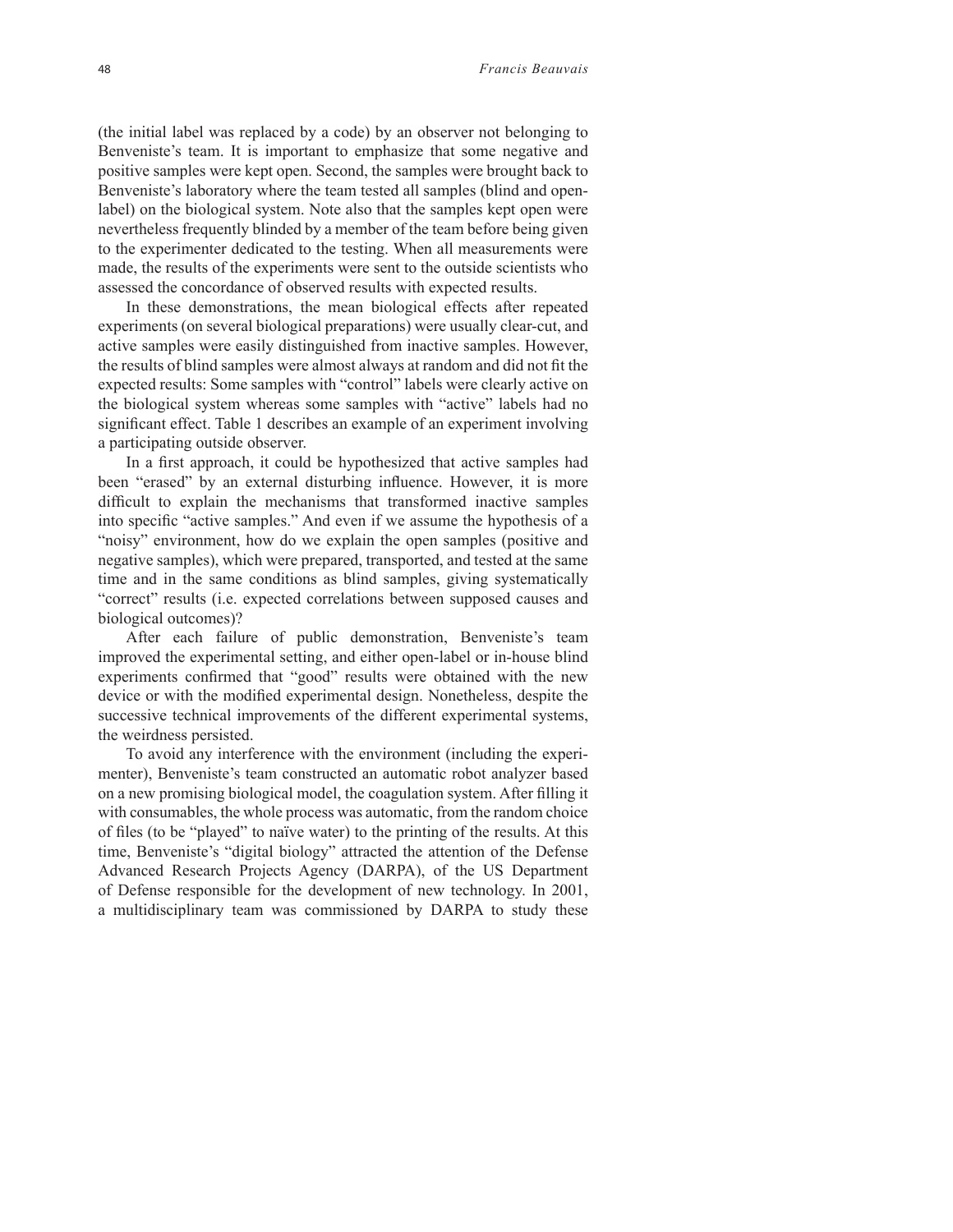| .                                                        |
|----------------------------------------------------------|
| <b>Example of Random Correlations between Labels and</b> |
| <b>Biological Outcomes in an Experiment Involving</b>    |
| a Participating Outside Observer (Type-1 Observer)       |

**TABLE 1**

| <b>Experimental Samples a</b> | <b>Biological</b><br><b>Outcome</b> | <b>Unblinding</b><br>of Blind Files | <b>Expected Biological</b><br><b>Outcome</b> |  |
|-------------------------------|-------------------------------------|-------------------------------------|----------------------------------------------|--|
| <b>Blind files</b>            |                                     |                                     |                                              |  |
| File #1                       | Signal                              | IN#2                                | <b>No</b>                                    |  |
| File #2                       | Background                          | IN#3                                | Yes                                          |  |
| File #3                       | Signal                              | AC#3                                | Yes                                          |  |
| File #4                       | Background                          | IN#1                                | Yes                                          |  |
| File #5                       | Signal                              | IN#1                                | <b>No</b>                                    |  |
| File #6                       | Signal                              | IN#3                                | <b>No</b>                                    |  |
| File #7                       | Background                          | AC#1                                | <b>No</b>                                    |  |
| File #8                       | Background                          | AC#1                                | <b>No</b>                                    |  |
| File #9                       | Signal                              | AC#1                                | Yes                                          |  |
| File #10                      | Signal                              | AC#2                                | Yes                                          |  |
| Open files b                  |                                     |                                     |                                              |  |
| IN#A                          | Background                          |                                     | Yes                                          |  |
| IN#B                          | Background                          |                                     | Yes                                          |  |
| $AC$ # $C$                    | Signal                              | -                                   | Yes                                          |  |
| $AC$ #D                       | Signal                              |                                     | Yes                                          |  |
| "Classical" positive control  | Signal                              |                                     | Yes                                          |  |

<sup>a</sup> For this experiment of "digital biology" (an avatar of "memory of water") performed in September 1997, 10 blind files and 4 open-label files of digital recordings of different samples were produced in a foreign laboratory and then blinded by the participating outside observer (type-1 observer) (Beauvais 2007, 2012). Five "active" (AC) labels and five "inactive" (*IN*) labels were blinded; two *IN* and two *AC* labels were kept open. The 4 openlabel files were nevertheless in-house blinded before measurements. In Benveniste's laboratory, experiments were performed with each file and the associated biological outcome was recorded: either "background" ("↓") (i.e. outcome below cutoff at 10) or signal (" $\Upsilon$ ") (i.e. outcome above cutoff). The biological device was a Langendorff apparatus, which allowed measuring the variations of an isolated rodent heart. After completion of the measurements in Benveniste's laboratory, the results were sent to the participating outside observer who assessed the number of concordant pairs (*IN* with↓ and *AC* with↑ ) and discordant pairs (*IN* with ↑ and *AC* with  $\downarrow$  ). This experiment is representative of many other "public" experiments detailed elsewhere (Beauvais 2007). Despite repetitive measurements for each file and coherence of the results for each file, blind files were associated randomly with "signal" (biological outcome >10) and "background" (biological outcome  $<$  10). In contrast, expected results were obtained with the in-house blind files. Even though such an experiment dismisses the hypothesis of "memory of water" or "digital biology," the presence of signal remained puzzling.

b Labels kept open by the participating outside observer (type-1 observer), but nevertheless in-house blinded (type-2 observer) before measurement.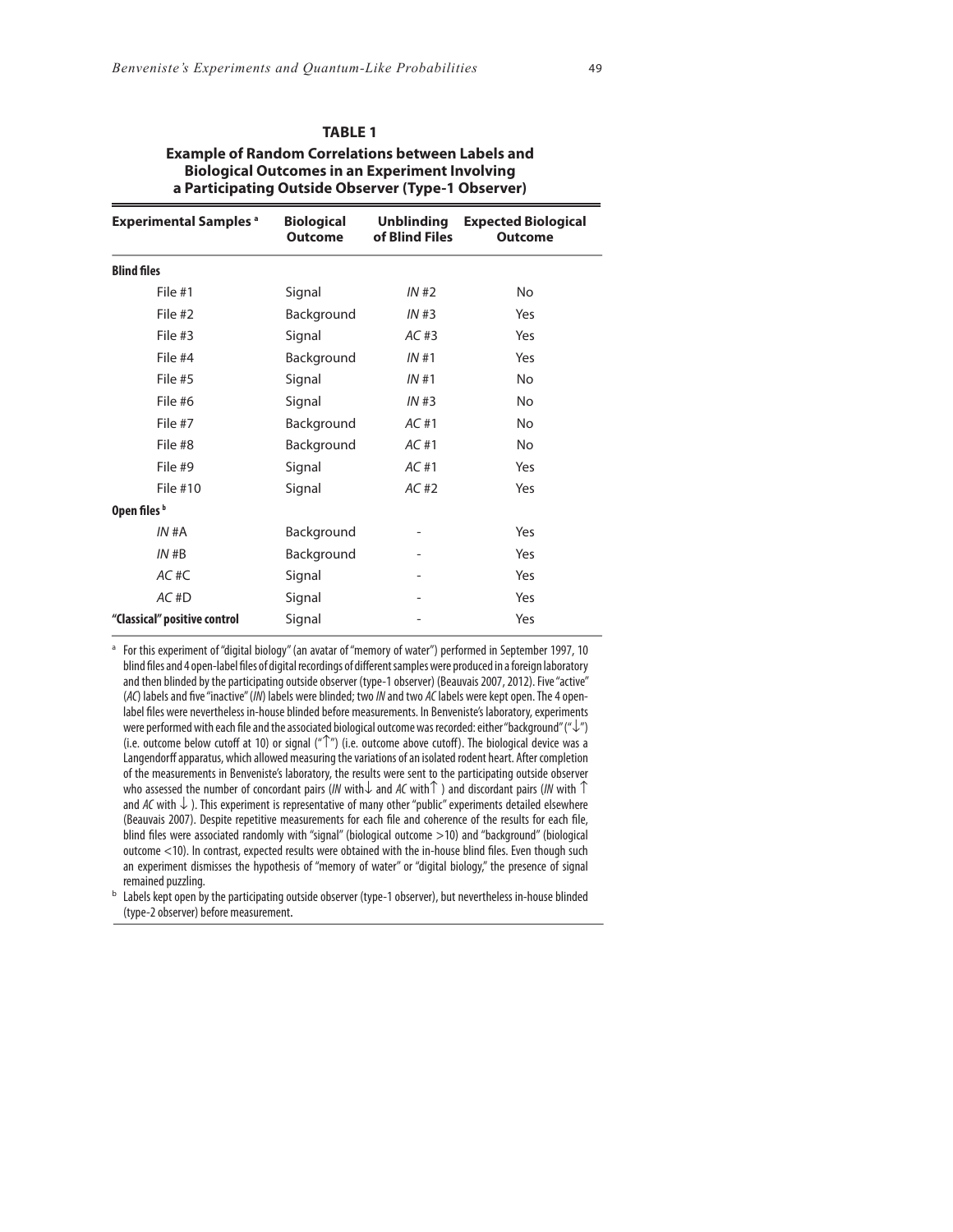| <b>TABLE 2</b>                                                              |
|-----------------------------------------------------------------------------|
| <b>Concordant and Discordant Pairs in Different Experimental Conditions</b> |
| in Benveniste's Experiments with the Langendorff Apparatus                  |

|          | <b>Experimental Situations</b>       | Number of<br><b>Points</b> | Outcome $\downarrow$<br><b>Experimental (Background)</b> | Outcome $\uparrow$ P-Value <sup>a</sup><br>(Signal) |                       |
|----------|--------------------------------------|----------------------------|----------------------------------------------------------|-----------------------------------------------------|-----------------------|
|          | Open-label experiments b             |                            |                                                          |                                                     |                       |
|          | Label IN                             | $N = 372$                  | 93% (CP)                                                 | 7% (DP)                                             | $< 1 \times 10^{-83}$ |
|          | Label AC                             | $N = 202$                  | 11% (DP)                                                 | 89% (CP)                                            |                       |
|          | <b>Experiments blinded by type-2</b> |                            |                                                          |                                                     |                       |
| observer | Label IN                             | $N = 118$                  | 91% (CP)                                                 | 9% (DP)                                             | $< 1 \times 10^{-26}$ |
|          | Label AC                             | $N = 86$                   | 15% (DP)                                                 | 85% (CP)                                            |                       |
|          | <b>Experiments blinded by type-1</b> |                            |                                                          |                                                     |                       |
| observer | Label IN                             | $N = 54$                   | 57% (CP)                                                 | 43% (DP)                                            | 0.25                  |
|          | Label AC                             | $N = 54$                   | 44% (DP)                                                 | 56% (CP)                                            |                       |

Summary of results presented in Beauvais (2012).

Bold type numbers are statistically significant concordant pairs.

CP,concordant pairs; DP, discordant pairs; *IN*, "inactive" labels; *AC*, "active" labels.

<sup>a</sup> Chi-square test.

b See also Figure 1.

potentially interesting experiments. After completion of the experiments performed in part with the help of Benveniste's team, the experts concluded they could not confirm that an effect related to "digital biology" was involved, while they did confirm the importance of the experimenter for the outcome. Indeed, they suggested that unknown "experimenter effects" could explain these unusual results, but that a theoretical framework was necessary to understand them. They added: "Without such a framework, continued research on this approach to digital biology would be at worst an endless pursuit without likely conclusion, or at best premature" (Jonas et al. 2006).

## **The Different Experimental Situations with or without Correlations**

In our previous reappraisal of Benveniste's experiments, we defined three experimental situations (open-label, in-house blinding, and blinding by a participating outside observer) that led to "success" or "failure" (Beauvais 2012). Table 2 summarizes the results of this reappraisal.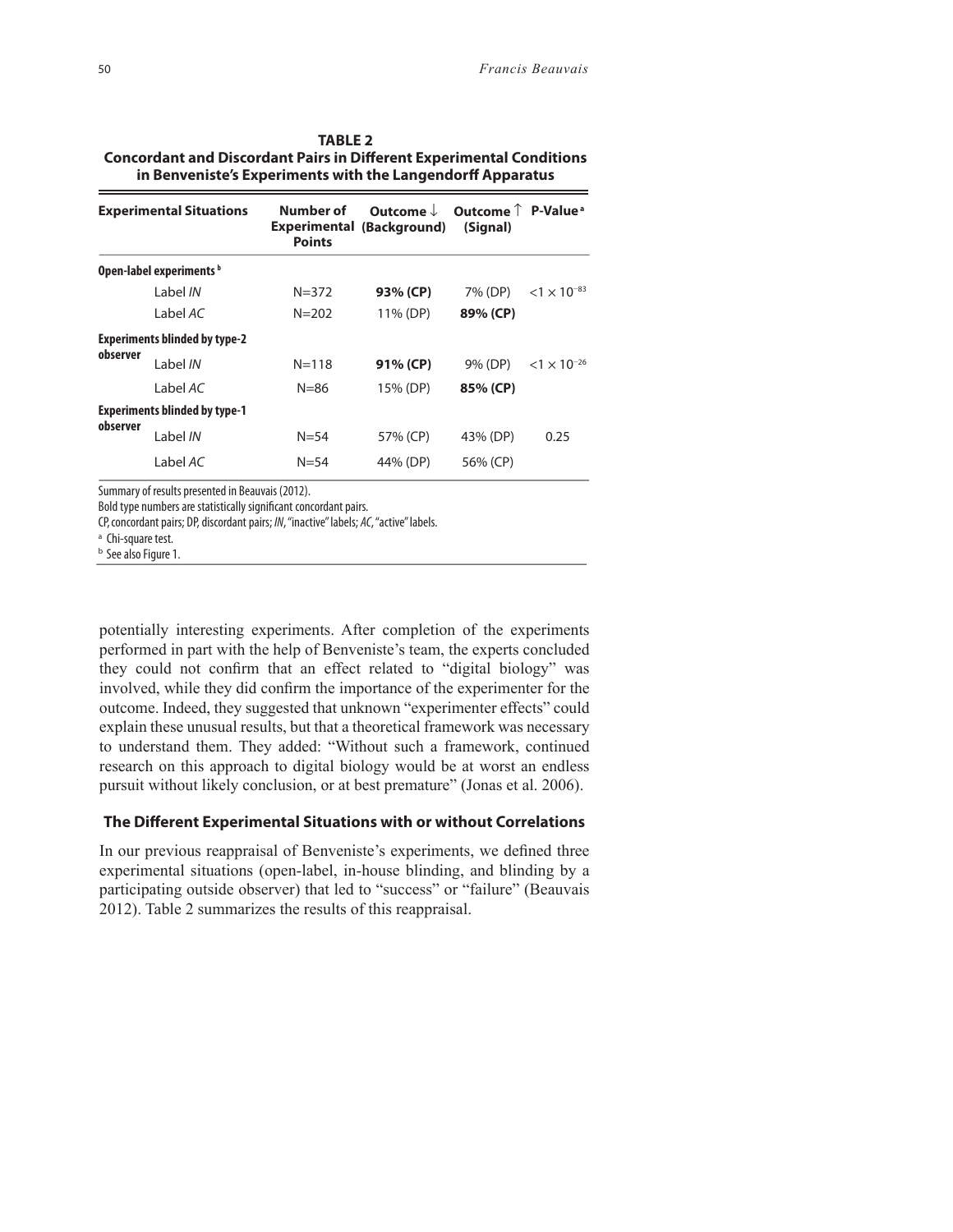

#### **Figure 1. Correlations of measurements on two parallel devices.**

 These plots (574 pairs of measures) summarize a systematic analysis of large-scale experiments performed from 1992 to 1996 by Benveniste's team (Beauvais 2012). The limit between background and signal was set at 10. For these experiments each measurement was performed in duplicate on two devices (this was done to guarantee results). Note that the probability of obtaining a signal (with respect to the background) for a second measure was high if a signal (with respect to the background) was obtained for the first measure. Even if "memory of water" is dismissed, we have to explain 1) how a signal emerged and 2) how a correlation was obtained.

The open-label experiments led to "correct" correlations between labels ("inactive" or "active") and device outcomes (background or signal). For open-label experiments, background was observed in 93% of the cases with "inactive" label, and signal was observed in 89% of the cases with "active" label (Table 2 and Figure 1).

In-house blind experiments, i.e. blinding performed by an "inside" observer, also led to significant correlation. The "inside" observer will now be named *type-2 observer*. For experiments blinded by a type-2 observer, background was observed in 91% of the cases with "inactive" label, and signal was observed in 85% of "active" label cases.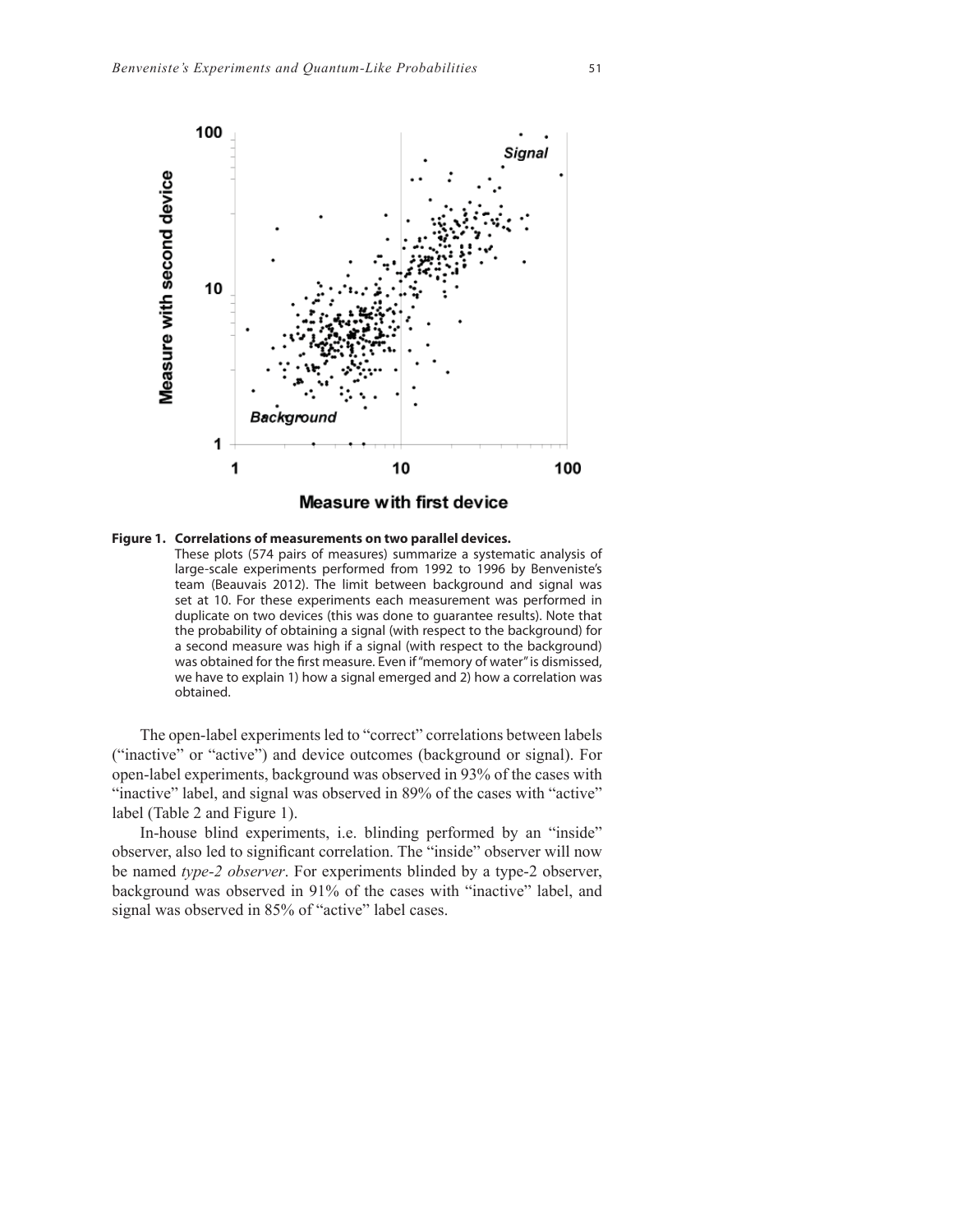The difference of effect between "inactive" and "active" samples was statistically very significant in these two experimental situations (no blinding, or blinding by type-2 observer) (Table 2). Therefore, these experiments were usually considered as successes; it was as if a causal relationship existed between the alleged causes and the outcomes.

The crucial issue was observed when the blinding of the samples was performed by a participating outside observer (e.g., the public demonstration described in Table 1). The participating outside observer will now be named *type-1 observer*. When all measurements had been carried out by the experimenter on the Langendorff apparatus, the results were sent by Benveniste's team to the type-1 observer who held the code of the blinded samples and who compared the two series (biological outcomes and labels of the corresponding samples). In this situation, the biological outcomes (signal or background) were distributed at random according to the initial label ("inactive" or "active" samples) (Table 2). For these experiments, background was observed in 57% of "inactive" labels and signal in 56% of "active" labels. These experiments were thus usually considered as failures; the alleged relationship between labels and outcomes appeared broken.

In summary, correlations were evidenced either in open-label experiments or in experiments blinded by a type-2 observer; in sharp contrast, in blind experiments involving a type-1 observer, the correlations vanished. Nevertheless, in all cases, a signal emerged from background.

## **Benveniste's Experiments Free of the Memory-of-Water Hypothesis**

In our previous article, we analyzed the experiments with the Langendorff system, and we concluded that they did not support the hypothesis of the "memory of water" (Beauvais 2012). We did not reach this conclusion because the known physical properties of water did not support memory in this liquid as argued by some authors (Teixeira 2007), but simply because a subset of results from Benveniste's experiments themselves dismissed this hypothesis.

In a first step, we analyzed a set of experiments obtained by Benveniste's team in the 1990s. We quantified the relationship between "expected" effects (i.e. labels of the tested samples) and apparatus outcomes, and we defined the experimental conditions to observe significant correlations. We observed that the results were amazingly identical despite the various "stimuli" thought to induce a signal (high dilutions, direct "electromagnetic transfer" from a biological sample, "electromagnetic transfer" from a stored file, and transfer of the "biological activity" of homeopathic granules to water). Moreover, a diversity of electronic devices was used, particularly electric coils with various technical characteristics. In other words, the dynamic range of the "measure apparatus" used to evidence "informed water" seemed to be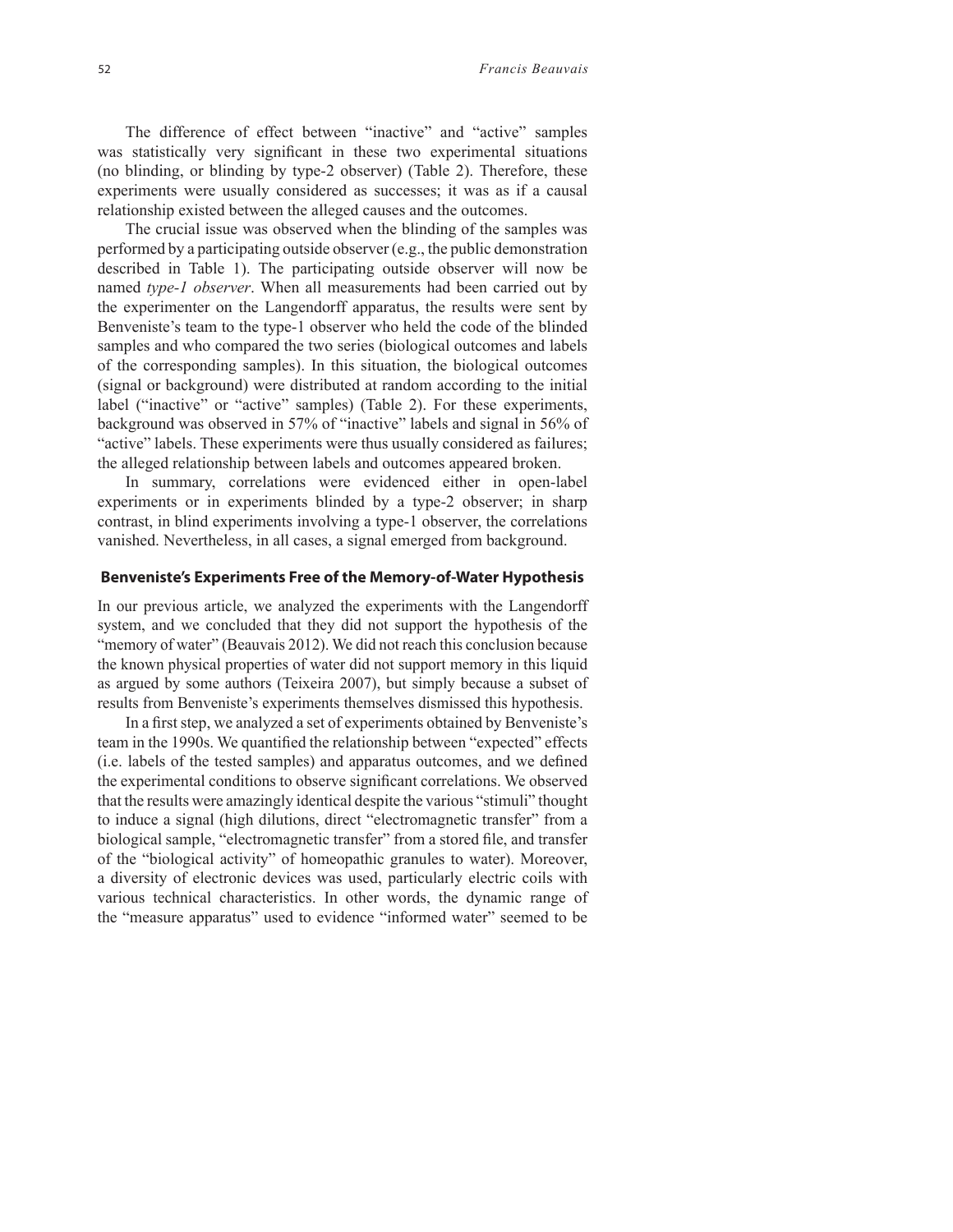exceptionally large for the "input" but was nevertheless associated with a monotonous response for the "output." What appeared to be the "cause" of the outcome was the "label" of the sample ("inactive" or "active") and not the specific physical process that had supposedly "informed" the water.

We concluded that the results of these experiments were related to experimenter-dependent correlations, which did not support the initial "memory of water" hypothesis. Nevertheless, the fact that a signal emerged from background noise remained puzzling.

Therefore, in a second step, we described Benveniste's experiments according to the relational interpretation of quantum physics (Beauvais 2012). This interpretation allowed for the elaboration of a first quantum approach of Benveniste's experiments: The emergence of a signal from background noise was described by the entanglement of the experimenter with the observed system.

Although our hypothesis did not definitely dismiss the possibility of "memory of water," the experimenter-dependent entanglement was an attractive alternative interpretation of Benveniste's experiments. However, quick decoherence of any macroscopic system is an obstacle to the general acceptance of such an interpretation.

In the next section, we propose a parallel between Benveniste's experiments and classical interference experiments. This parallel allows for a description of a more complete formalism of Benveniste's experiments.

#### **The Single-Particle Interference Experiment**

Single-particle quantum interference is one of the most important phenomena that illustrate the superposition principle and highlight the major difference between quantum and classical physics. The two-slit interferometer of Young can be used for one-particle interference experiments, but the Mach-Zehnder device has the advantage of ending only with two detectors (D1 and D2) and not with a screen (i.e. a great number of detectors) (Scarani & Suarez 1998). Figure 2 (upper drawing) depicts the Mach-Zehnder device. Light is emitted from a monochromatic light source: 50% of the light is transmitted by the beam splitter  $(BS1)$  in path T and 50% is reflected in path R. In BS2, the two beams are combined and 50% of the light is transmitted by the beam splitter in detector D1 and 50% in detector D2.

If light is considered a wave, it can be calculated that waves from the two paths are constructive when they arrive in D1 and destructive in D2. Therefore, clicks after light detection are heard only in D1. This is indeed what experiment shows, and it is an argument for the wavy nature of light.

On the contrary, if we consider light a collection of small balls (photons), they should randomly go into path T or R (with a probability of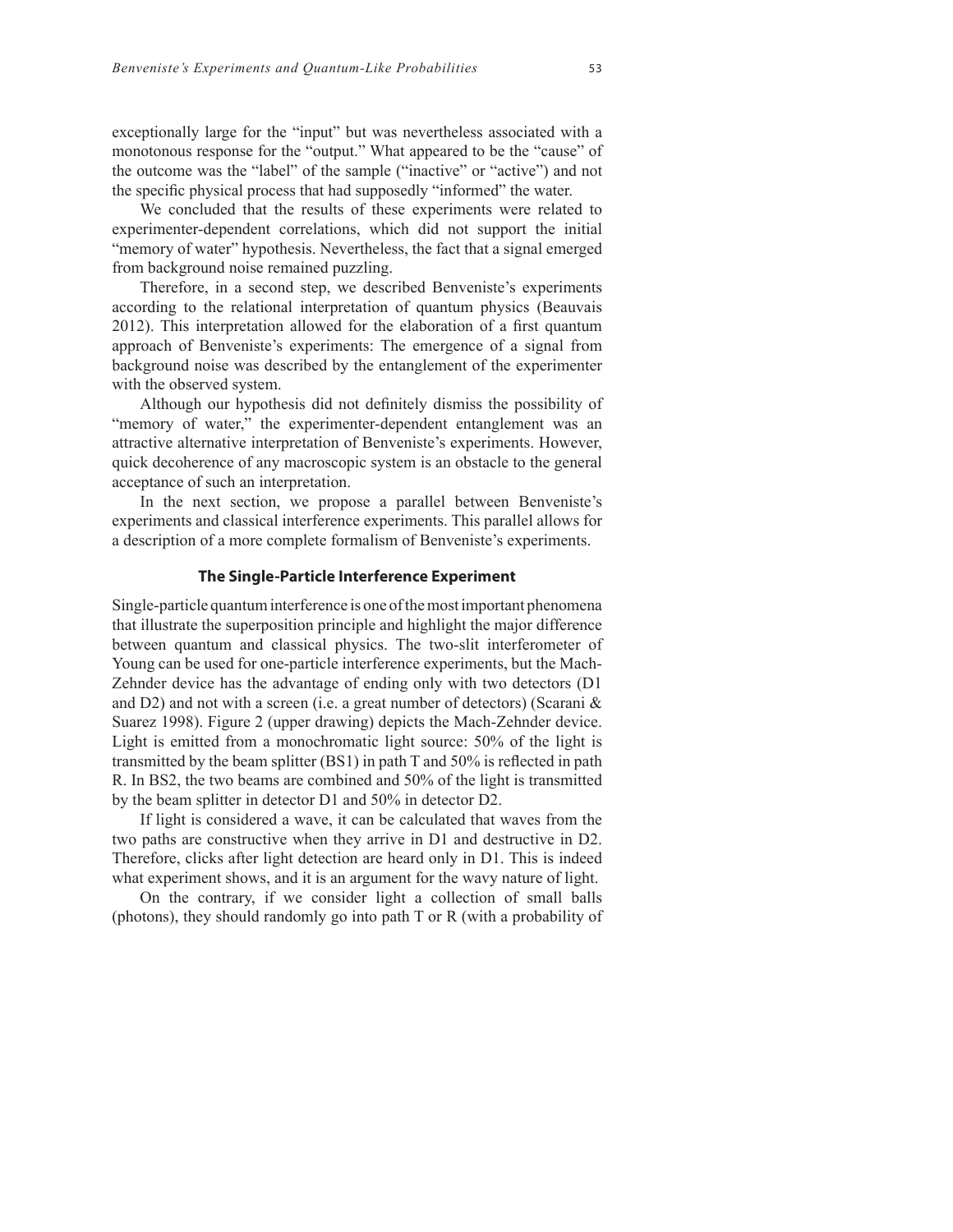

**Figure 2. Single-particle interference in a Mach-Zehnder interferometer with or without which-path measurement.**

0.5 for each path) and then in BS2 they go into D1 or D2 randomly (again with a probability of 0.5 for D1 or D2). As a consequence D1 should click in 50% of cases and D2 in 50% of cases.

However, if photons are emitted one by one (by decreasing light intensity), the interference pattern persists (100% of clicks in D1). This is a quite counterintuitive result. Even more astonishingly, this unexpected (nonclassical) behavior disappears if the initial path (T or R) is detected by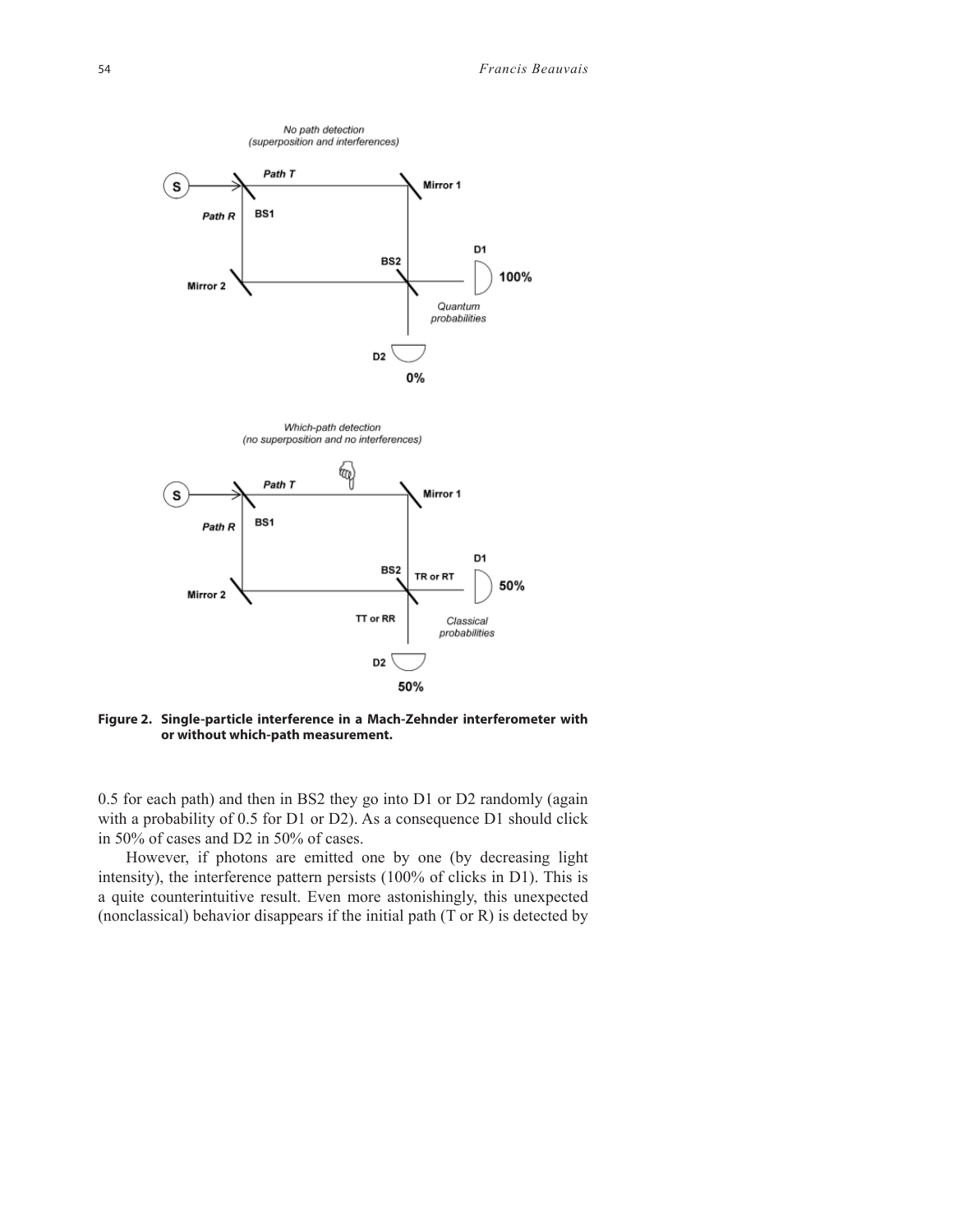| Parallelism between Single-Photon Interference Experiment with<br><b>Mach-Zehnder Interferometer and Benveniste's Experiments</b> |                                            |                                    |  |
|-----------------------------------------------------------------------------------------------------------------------------------|--------------------------------------------|------------------------------------|--|
|                                                                                                                                   | <b>Interferometer</b><br><b>Experiment</b> | <b>Benveniste's Experiments a</b>  |  |
| <b>First path</b>                                                                                                                 | Path T                                     | $A_{\scriptscriptstyle{IN}}$       |  |
| $\lambda_1^2$                                                                                                                     | Prob (path T)                              | Prob $(A_{\scriptscriptstyle IN})$ |  |
| Second path                                                                                                                       | Path R                                     | $A$ <sub>AC</sub>                  |  |
| $\lambda_2^2$                                                                                                                     | Prob (path R)                              | Prob $(A_{AC})$                    |  |
| <b>Superposition</b><br>(quantum probabilities)                                                                                   | Path T and Path R                          | $A_{\mu\nu}$ and $A_{\mu\sigma}$   |  |
| Outcome 1                                                                                                                         | 100% detector D1                           | 100% "concordant" pairs b          |  |
| Outcome 2                                                                                                                         | 0% detector D2                             | 0% "discordant" pairs c            |  |
| <b>No superposition</b><br>(classical probabilities)                                                                              | Path T or Path R                           | $A_{IN}$ or $A_{AC}$               |  |

# **TABLE 3**

↓ , background; ↑ , signal.

A, cognitive state of the experimenter; IN, "inactive" labels; AC, "active" labels; T, transmission; R, reflection.

<sup>a</sup> For an experiment with optimal correlations between labels and biological outcomes (and with  $\lambda_1^2 = \lambda_2^2$ )

Outcome 1 50% detector D1 50% "concordant" pairs b Outcome 2 50% detector D2 50% "discordant" pairs c

 $\Box$  A<sub>IN</sub> with A<sub>↓</sub> or A<sub>AC</sub> with A<sub>↑</sub>.

 $c \in A_{IN}$  with  $A_{\uparrow}$  or  $A_{AC}$  with  $A_{\downarrow}$ .

any means: Then either D1 or D2 clicks, each in 50% of cases (classical probabilities apply) (Figure 2, lower drawing).

We made a parallel between Benveniste's experiments and the oneparticle interference experiment, which appeared to have isomorphic underlying mathematical structures. Indeed, according to the context of the experiment, either only concordant pairs (equivalent to detection in D1) or both concordant/discordant pairs (i.e. equivalent to random detection by D1 and D2) were obtained (Figure 3 and Table 3).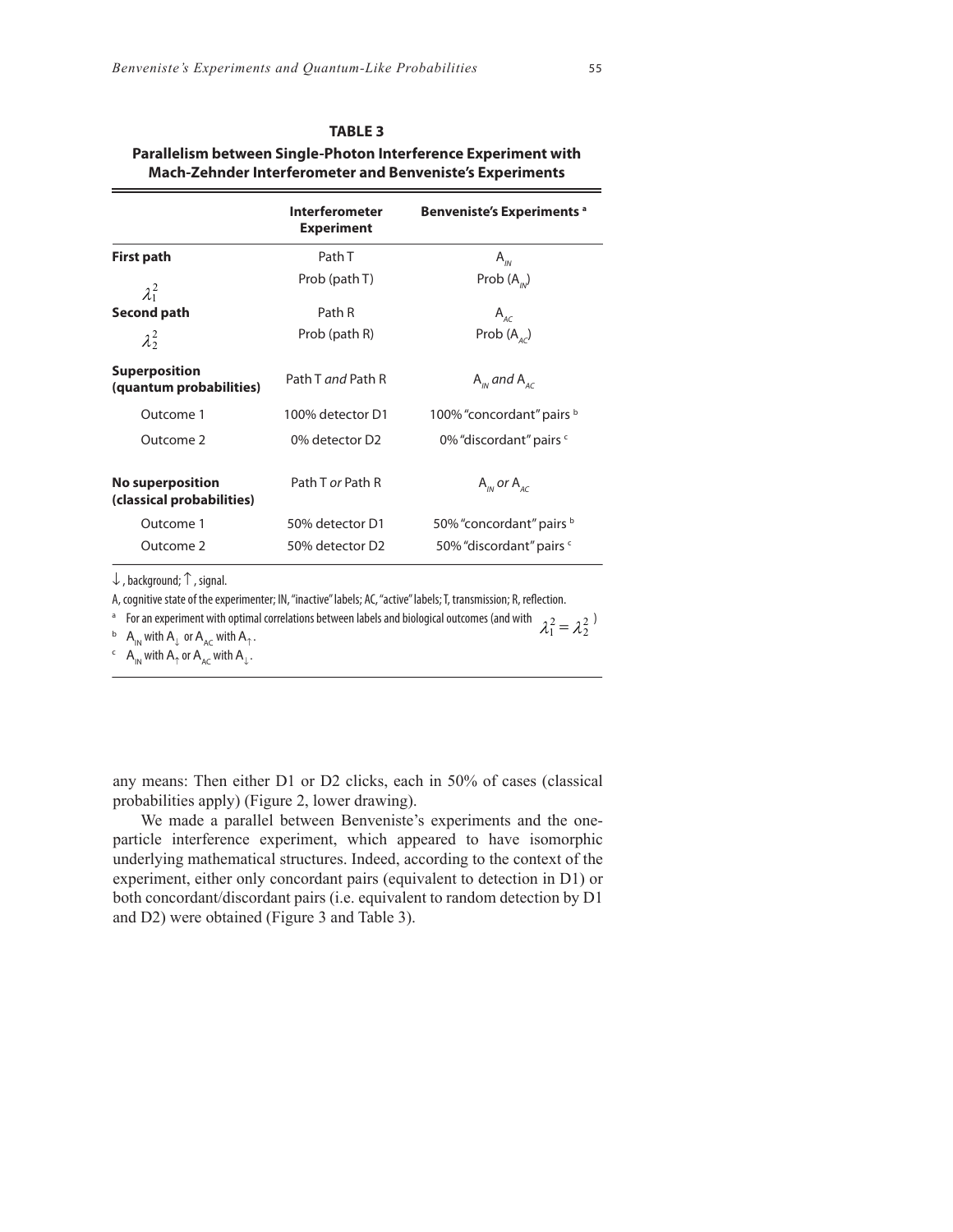

#### **Figure 3. Interpretation of Benveniste's experiments as a consequence of quantum-like interferences (for an experiment with an optimal interference term).**

 If the sample labels are not blinded or blinded by a type-2 observer, then the cognitive state of A (described by the state vector  $|\psi_{A}\rangle$ ) is able to interfere with itself (as a single particle interferes with itself) and the rate of correlated pairs is high. If a type-1 observer blinds the sample labels, then the cognitive state of A cannot interfere with itself (there is no superposition) and the rate of correlated pairs is not better than random. In both cases, the signal is observed.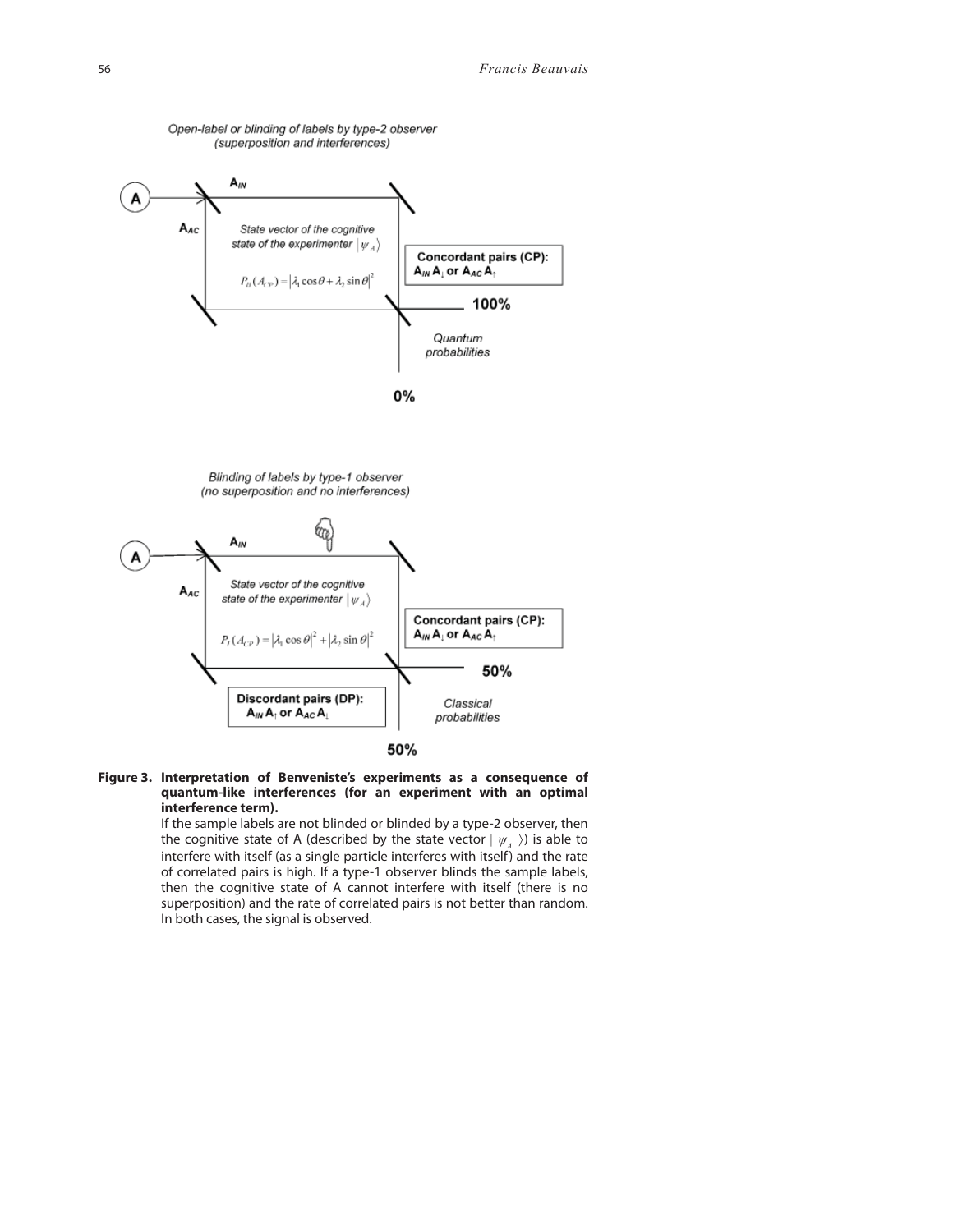#### **The Quantum Formalism in Brief**

The objective of our study is to describe the possible outcomes of the cognitive states of an experimenter in different contexts. Mathematically, a state is represented by a vector in a Hilbert space. Using the quantum formalism, the cognitive state of the experimenter is represented by the state vector  $|\psi_{A}\rangle$ , which summarizes all the information on the quantum system.

A key ingredient in the quantum formalism is the principle of superposition. According to this principle, the linear combination of any set of states is itself a possible state. Thus, if  $|A_1\rangle$  and  $|A_2\rangle$  are two possible states of the system, then  $|\psi_A\rangle = \lambda_1 |A_1\rangle + \lambda_2 |A_2\rangle$  also is a possible state of A (with  $\lambda_1$  and  $\lambda_2$  real or complex numbers). This is due to the linearity of the Schrödinger equation: Any linear combination of solutions to a particular equation will also be a solution to it.

Therefore, a physical system exists in all its particular and theoretically possible states. When it is "measured," only one state among the possible states is observed by the experimenter. The quantum formalism states that the probability to observe  $|A_1\rangle$  is the square of the probability amplitude  $\lambda$ , associated with this state.

An example of superposition that is directly observable is the interference pattern observed in the two-slit experiment. Interferences are the hallmark of superposed states and are the heart of quantum physics. Quantum interference is the consequence of non-commutable observables, as described in Figure 4.

In a single-photon interference experiment, if one can (even in principle) distinguish the path each photon has taken, then interferences vanish and classical probabilities apply. In the setup depicted in Figure 2, the initial path cannot be distinguished in the upper drawing, and interferences occur; in the lower drawing, paths are distinguished by measurement, and consequently classical probabilities apply (without the interference term).

The formalism of single-particle interference has been widely described and we propose to use it to describe Benveniste's experiments (Table 3 and Figure 3).

## **Type-1 Observer (Wigner) and Type-2 Observer (Wigner's Friend)**

The distinction that we made between the type-1 ("outside") observer and the type-2 ("inside") observer is reminiscent of the thought experiment proposed by the physicist Eugene Wigner in the early 1960s and known as "Wigner's Friend" (D'Espagnat 2005). In this thought experiment, Wigner's friend performs a measurement on a quantum system in a superposed state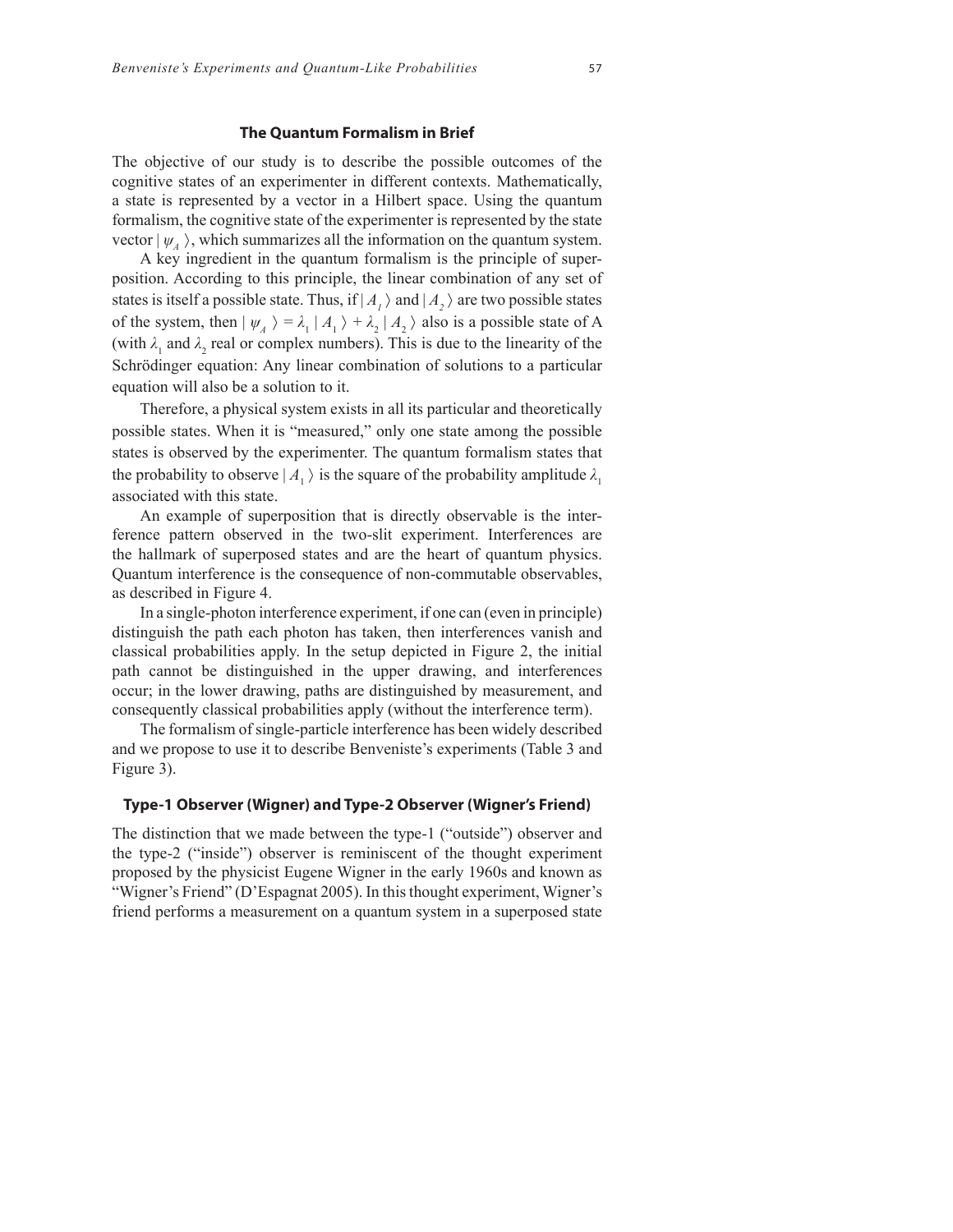

#### **Figure 4. Design of an experiment exhibiting quantum-like interferences.**

 The quantum object is measured through two successive devices named #1 and #2. First, device #1 splits the state  $|\psi\rangle$  into two new orthogonal states, denoted  $|Yes\rangle$ <sub>1</sub> and  $|No\rangle$ <sub>1</sub>. These two states are then fed into two identical devices, #2a and #2b, and each device splits the states into two new orthogonal states,  $|\text{Yes}\rangle$ <sub>2</sub> and  $|\text{No}\rangle$ <sub>2</sub>, such that they are recombined at detectors D1 and D2. It is assumed that the observables associated with the first device do not commute with observables associated with the second device. If the events inside the box are not measured, the system is in a superposition of states, which is not equal to either one. The consequence of superposition is that quantum probabilities to observe  $|Yes\rangle_{_2}$  (or  $|No\rangle_{_2}$ ) in detector 1 (D1) (with respect to detector 2 (D2)) are different compared with classic probability due to the interference term.

(namely, a Schrödinger's cat); a second experimenter (Wigner) remains outside the laboratory. Inside the laboratory, from the perspective of Wigner's friend, the cat is either dead *or* alive at the end of the experiment ("collapse" of the quantum wave from a superposed state). Outside the laboratory, from the perspective of Wigner, the quantum system and Wigner's friend are described in a superposed state with the two possible outcomes (cat dead *and* cat alive). If Wigner enters the laboratory, he sees the cat (and his friend in the corresponding state) either dead *or* alive ("collapse" of the quantum wave from a superposed state). Therefore, there are two valid—but different—descriptions of the same quantum state with apparent "collapse" of the quantum wave at different times: This is the so-called "measurement problem." For Wigner (the physicist), this discrepancy between the inside and outside perspectives illustrated the role of consciousness, which seems to play a role by "ending" the chain of quantum measurements.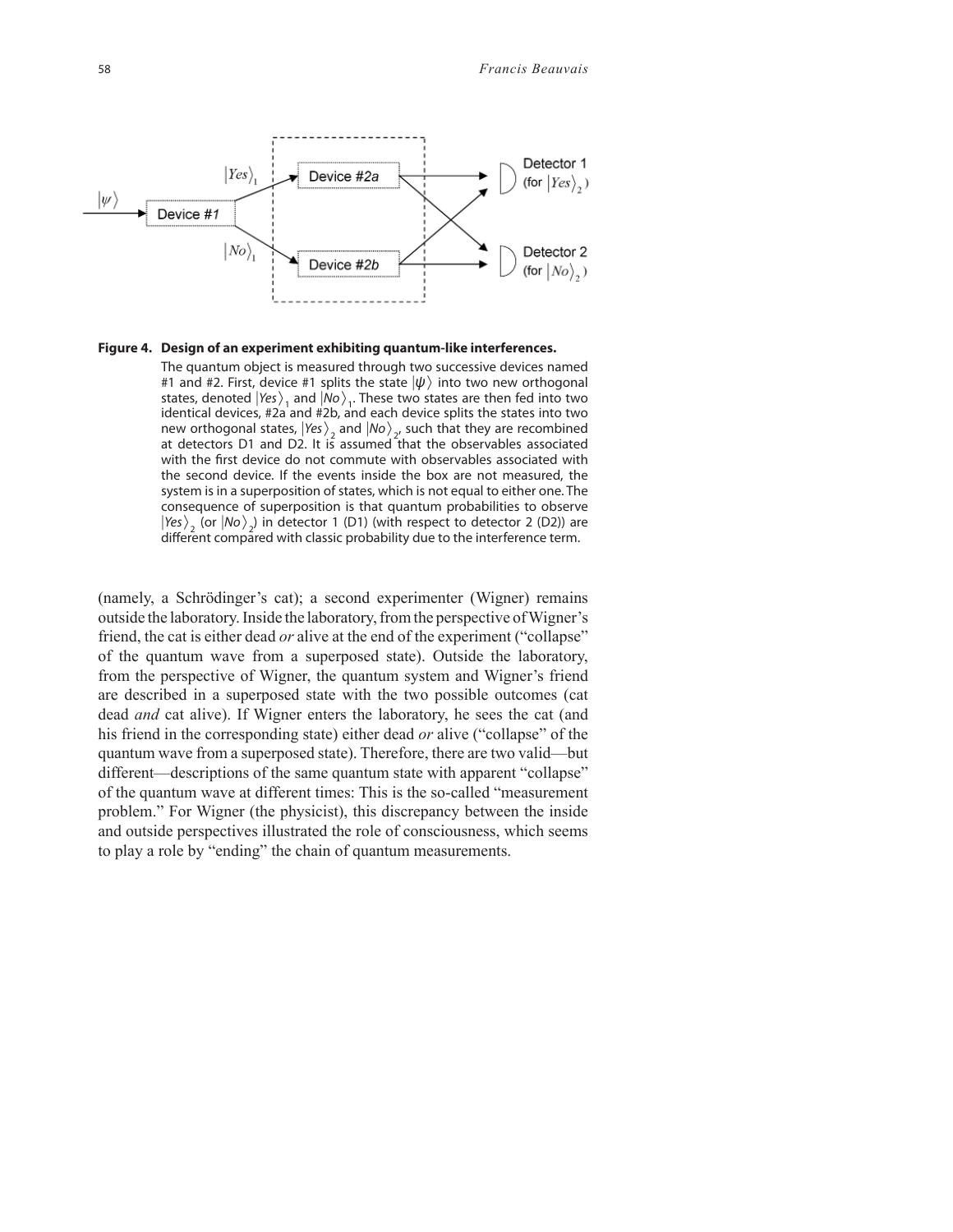We can make a parallel with on the one hand the type-1 and type-2 observers in Benveniste's experiments, and on the other hand Wigner and his friend, respectively. The type-2 observer (i.e. Wigner's friend) belongs to the same "branch of reality" as Benveniste's experimenter (i.e. Schrödinger's cat) whereas the type-1 observer (i.e. Wigner) considers that the type-2 observer (or the experimenter) is in a superposed state until he interacts with him.

### **The Quantum-Like Formalism Applied to Benveniste's Experiments**

We define  $P_1(A_{\text{CD}})$  as the probability for the cognitive state (named A) of the experimenter to be associated with concordant pairs (*CP*) according to *classical probabilities*;  $P_{II}(A_{CP})$  is the probability of A being associated with concordant pairs according to *quantum probabilities*.  $P_I(A_{DP})$  and  $P_{II}(A_{DP})$  are the respective  $P_{I}$  (classical) and  $P_{II}$  (quantum) probabilities for discordant pairs (*DP*).

We describe the experimental situation from the point of view of an observer who knows the initial state of the system and does not perform any measurement/observation on it. The state vector of the cognitive state of the experimenter is described in terms of the eigenvectors of the first observable (cognitive states of A indexed with labels *IN* and *AC*):

$$
|\psi_{A}\rangle = \lambda_{1} |A_{IN}\rangle + \lambda_{2} |A_{AC}\rangle
$$

 $(\lambda_1^2$  and  $\lambda_2^2$  are the probabilities associated with the states  $A_N$  and  $A_{AC}$ , respectively).

We develop the eigenvectors of the first observable on the eigenvectors of the second observable (concordance of pairs). We postulate that the cognitive states of A indexed with "labels" and the cognitive states of A indexed with "concordance of pairs" are non-commutable observables:

$$
| A_{IN} \rangle = \mu_{11} | A_{CP} \rangle + \mu_{12} | A_{DP} \rangle
$$
  

$$
| A_{AC} \rangle = \mu_{21} | A_{CP} \rangle + \mu_{22} | A_{DP} \rangle
$$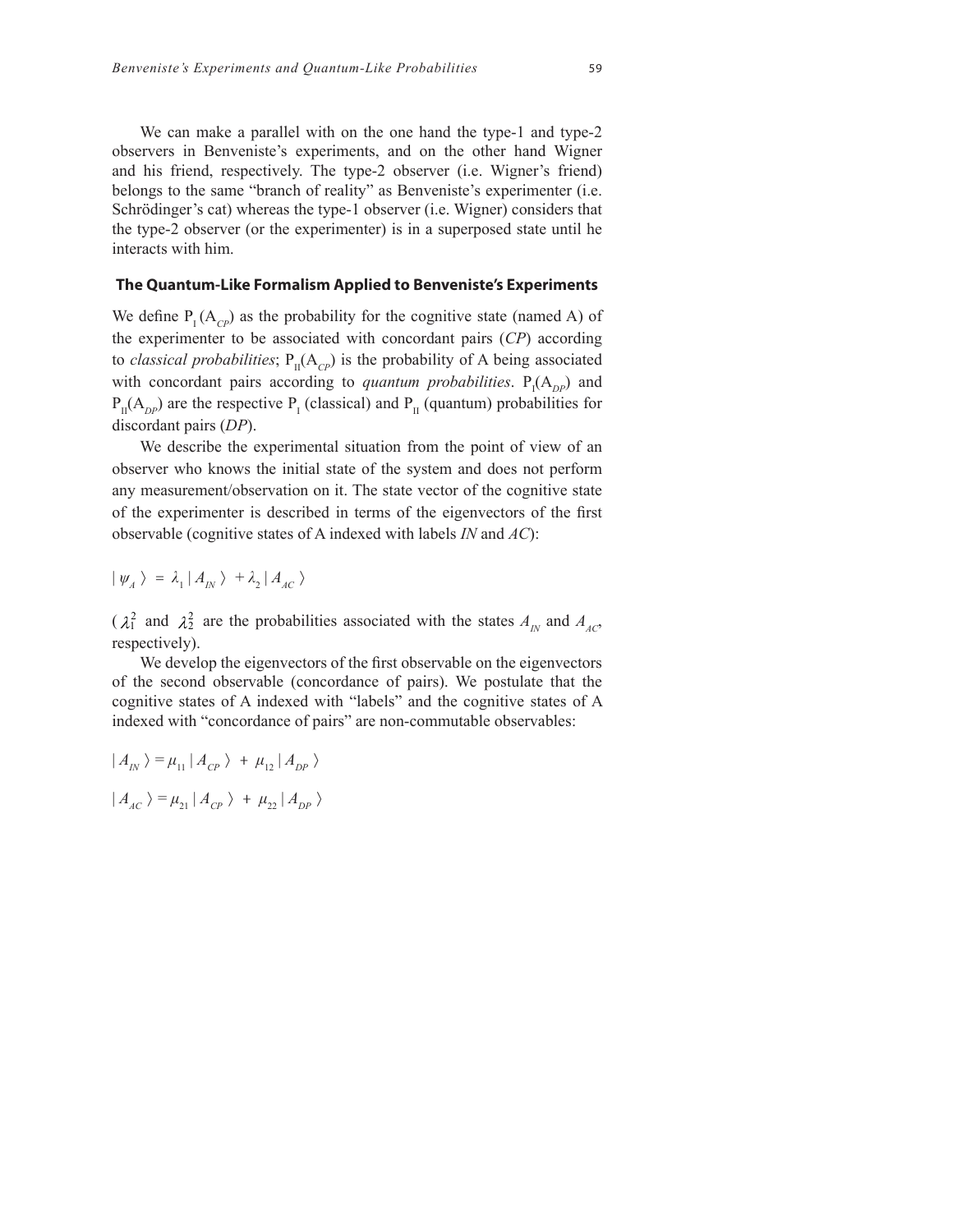Therefore, we can express  $|\psi_{A}\rangle$  as a superposed state of  $|A_{CP}\rangle$  and  $|A_{DP}\rangle$ :

$$
|\psi_{A}\rangle = (\lambda_{1}\mu_{11} + \lambda_{2}\mu_{21})|A_{CP}\rangle + (\lambda_{1}\mu_{12} + \lambda_{2}\mu_{22})|A_{DP}\rangle
$$

The probability of  $A_{CP}$  is the square of the probability amplitude associated with its state:

$$
P_{II} (A_{CP}) = |\lambda_{\mu} \mu_{11} + \lambda_{2} \mu_{21}|^{2}
$$
  

$$
P_{II} (A_{CP}) = \lambda_{1}^{2} \mu_{11}^{2} + \lambda_{2}^{2} \mu_{21}^{2} + 2 \lambda_{1} \lambda_{2} \mu_{11} \mu_{21}
$$

Similarly,  $P_{II}$  ( $A_{DP}$ ) is calculated:

$$
P_{II} (A_{DP}) = \lambda_1^2 \mu_{12}^2 + \lambda_2^2 \mu_{22}^2 + 2 \lambda_1 \lambda_2 \mu_{12} \mu_{22}
$$

If a type-1 observer has blinded the labels, the context of the experiment changes. This is formally equivalent to a which-path measurement in single-particle interference. Indeed, we have to take into account the path information; therefore, classical conditional probabilities that include path data must be used for calculation of the probability for A to be associated with concordant pairs:

$$
P_{I}(A_{CP}) = P(A_{IN}) \times P(A_{CP} | A_{IN}) + P(A_{AC}) \times P(A_{CP} | A_{AC})
$$

with  $P(A_{CP} | A_{IN}) = \mu_{11}^2$  and  $P(A_{CP} | A_{AC}) = \mu_{21}^2$ 

$$
P_{I}(A_{CP}) = \lambda_1^2 \mu_{11}^2 + \lambda_2^2 \mu_{21}^2
$$

And similarly,  $P_l(A_{DP}) = \lambda_1^2 \mu_{12}^2 + \lambda_2^2 \mu_{22}^2$ .

We conclude that  $P_{I}(A_{CP}) \neq P_{I}(A_{CP})$  in the general case. In the squaring of the sum, we have obtained an additional term  $2 \lambda_1 \lambda_2 \mu_{11} \mu_{21}$ , which is typical of all quantum mechanical interference effects.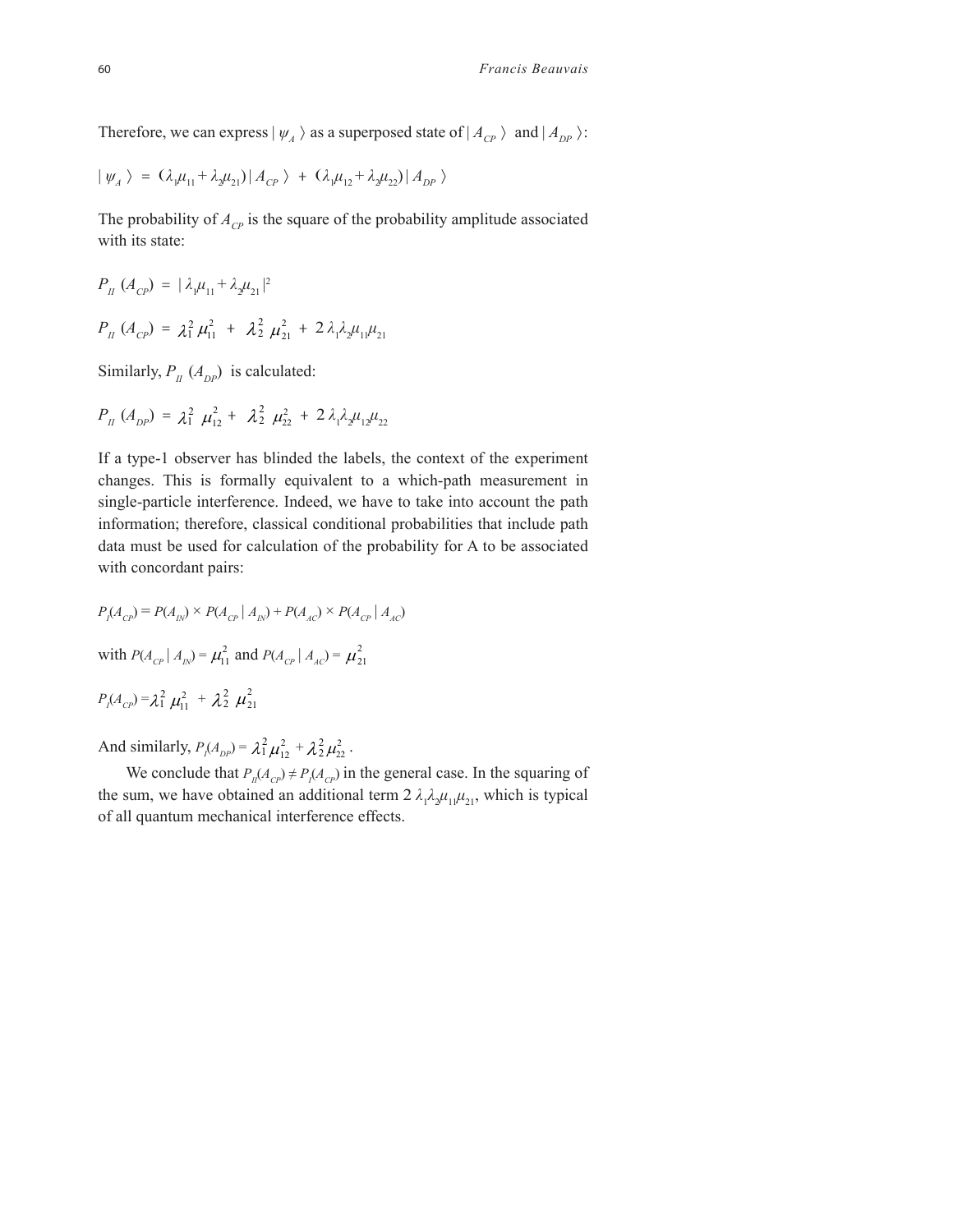#### **Numerical Application with Data from Benveniste's Experiments**

#### *Useful Mathematical Formulas*

We search the  $\mu$  values for  $P_{II}(A_{CP})=|\lambda_1\mu_{11}+\lambda_2\mu_{21}|^2$  and  $P_{II}(A_{DP})=|\lambda_1\mu_{12}+\lambda_2\mu_{22}|^2$ . Since  $\mu_{11}^2 + \mu_{12}^2 = 1$ ,  $\mu_{21}^2 + \mu_{22}^2 = 1$ , and  $P_{II}(A_{CP}) + P_{II}(A_{DP}) = 1$ , we can easily calculate that  $\mu_{11} \mu_{21} = -\mu_{22} \mu_{12}$ ,  $\mu_{11}^2 = \mu_{22}^2$ , and  $\mu_{12}^2 = \mu_{21}^2$ . Then, we can write:

$$
|A_{IN}\rangle = \mu_{11} |A_{CP}\rangle + \mu_{12} |A_{DP}\rangle
$$

$$
|A_{AC}\rangle = -\mu_{12} |A_{CP}\rangle + \mu_{11} |A_{DP}\rangle
$$

We note that the matrix for change of basis is a rotation matrix:

$$
\begin{pmatrix} \mu_{11} & \mu_{12} \\ \mu_{21} & \mu_{22} \end{pmatrix} = \begin{pmatrix} \mu_{11} & \mu_{12} \\ -\mu_{12} & \mu_{11} \end{pmatrix} = \begin{pmatrix} \cos \theta & \sin \theta \\ -\sin \theta & \cos \theta \end{pmatrix}
$$

Therefore,

$$
\begin{aligned} \n\vert \psi_A \,\rangle &= \left(\lambda_{1}\mu_{11} + \lambda_{2}\mu_{12}\right) \vert A_{CP} \,\rangle + \left(\lambda_{2}\mu_{11} - \lambda_{1}\mu_{12}\right) \vert A_{DP} \,\rangle, \text{ or} \\ \n\vert \psi_A \,\rangle &= \left(\lambda_{1}\cos\theta + \lambda_{2}\sin\theta\right) \vert A_{CP} \,\rangle + \left(\lambda_{2}\cos\theta - \lambda_{1}\sin\theta\right) \vert A_{DP} \,\rangle \n\end{aligned}
$$

The formulas of  $P_{II}$  and  $P_{I}$  become:

$$
P_{II}(A_{CP}) = |\lambda_1 \cos \theta + \lambda_2 \sin \theta|^2 = \lambda_1^2 \cos^2 \theta + \lambda_2^2 \sin^2 \theta + 2\lambda_1 \lambda_2 \cos \theta \sin \theta
$$
  
\n
$$
P_{II}(A_{DP}) = |\lambda_2 \cos \theta - \lambda_1 \sin \theta|^2 = \lambda_2^2 \cos^2 \theta + \lambda_1^2 \sin^2 \theta - 2\lambda_1 \lambda_2 \cos \theta \sin \theta
$$
  
\n
$$
P_{I}(A_{CP}) = \lambda_1^2 \cos^2 \theta + \lambda_2^2 \sin^2 \theta
$$
  
\n
$$
P_{I}(A_{DP}) = \lambda_2^2 \cos^2 \theta + \lambda_1^2 \sin^2 \theta
$$

In a previous article, we presented Benveniste's experiments in different experimental situations. These results, summarized in Table 1, allow for calculating the parameters of the model in different experimental situations, as detailed in the next subsections.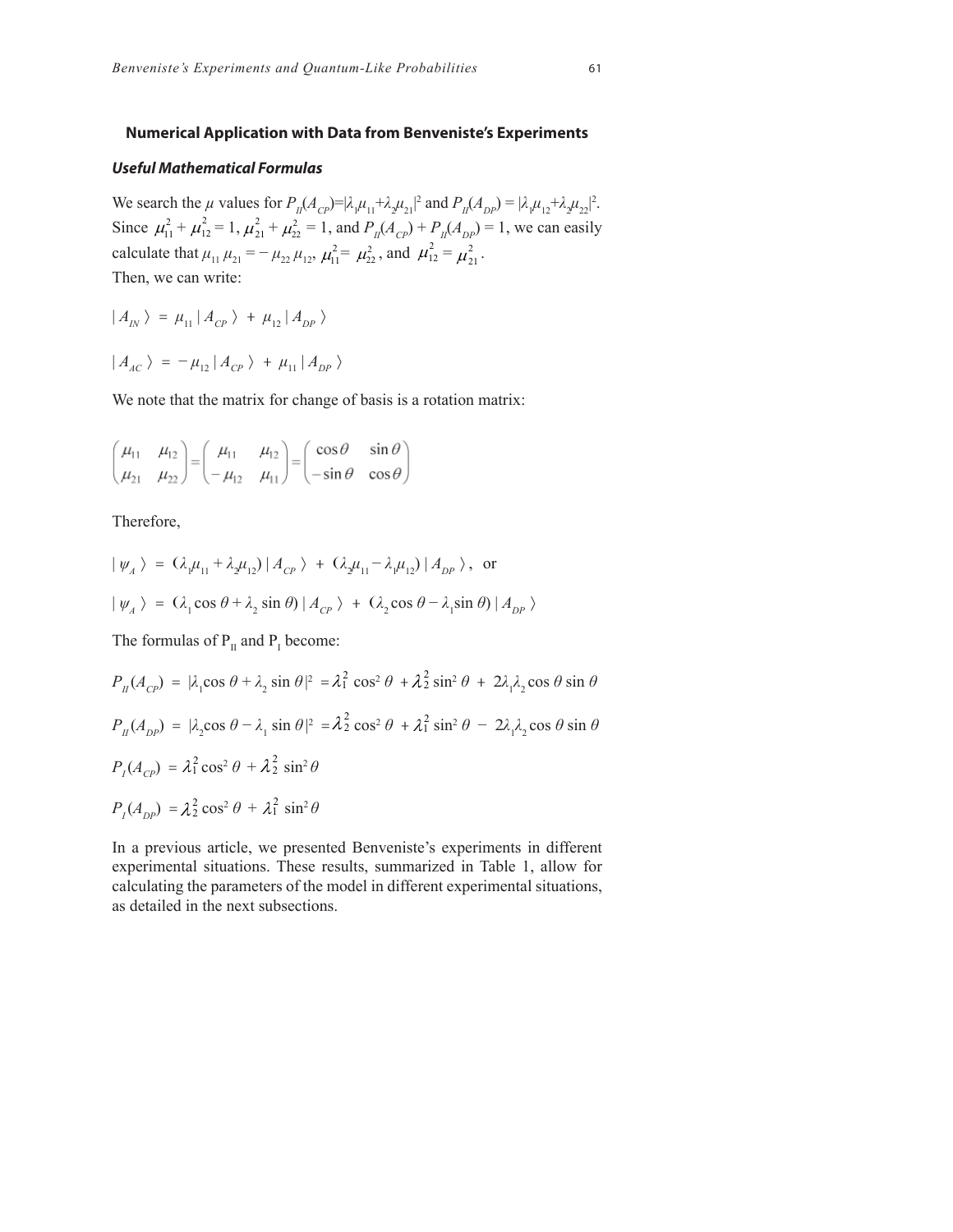#### *Open-Label Experiments*

For the open-label experiments, experimental data were obtained with  $P(A_{IN}) = \lambda_1^2 = 0.65$  and  $P(A_{AC}) = \lambda_2^2 = 0.35$  (Table 4).

We find  $\cos^2 \theta = 0.88$  and  $\sin^2 \theta = 0.12$ , indeed:

$$
P_{I}(A_{CP}) = |\lambda_1 \cos \theta + \lambda_2 \sin \theta|^2 = |\overline{\sqrt{0.65}} \times \overline{\sqrt{0.88}} + \overline{\sqrt{0.35}} \times \overline{\sqrt{0.12}}|^2 = 0.92.
$$

 $P_{II}(A_{DP}) = |\lambda_2 \cos \theta - \lambda_1 \sin \theta|^2 = |\sqrt{0.35} \times \sqrt{0.88} - \sqrt{0.65} \times \sqrt{0.12}|^2 = 0.08$ .

## *Experiments Blinded by a Type-2 Observer*

For experiments blinded by a type-2 observer, experimental data were obtained with

$$
P(A_{IN}) = \lambda_1^2 = 0.58
$$
 and  $P(A_{AC}) = \lambda_2^2 = 0.42$  (Table 4).

We find  $\cos^2 \theta = 0.88$  and  $\sin^2 \theta = 0.12$ , indeed:

$$
P_{I}(A_{CP}) = |\lambda_1 \cos \theta + \lambda_2 \sin \theta|^2 = |\overline{\sqrt{0.58}} \times \overline{\sqrt{0.88}} + \overline{\sqrt{0.42}} \times \overline{\sqrt{0.12}}|^2 = 0.88.
$$
  

$$
P_{I}(A_{DP}) = |\lambda_2 \cos \theta - \lambda_1 \sin \theta|^2 = |\overline{\sqrt{0.42}} \times \overline{\sqrt{0.88}} - \overline{\sqrt{0.58}} \times \overline{\sqrt{0.12}}|^2 = 0.12.
$$

## *Experiments Blinded (or Not) by a Type-1 Observer*

For the experiments blinded by a type-1 observer, experimental data were obtained with  $P(A_{IN}) = \lambda_1^2 = 0.50$  and  $P(A_{AC}) = \lambda_2^2 = 0.50$  (Table 4). Suppose first that we are not aware of the blinding of the experiment by a type-1 observer. We use quantum probabilities and we find  $\cos^2 \theta = 0.996$  and  $\sin^2 \theta = 0.004$ :

$$
P_{\mu}(A_{CP}) = |\lambda_1 \cos \theta + \lambda_2 \sin \theta|^2 = |\sqrt{0.50} \times \sqrt{0.996} + \sqrt{0.50} \times \sqrt{0.004}|^2 = 0.56.
$$
  

$$
P_{\mu}(A_{DP}) = |\lambda_2 \cos \theta - \lambda_1 \sin \theta|^2 = |\sqrt{0.50} \times \sqrt{0.996} - \sqrt{0.50} \times \sqrt{0.004}|^2 = 0.44.
$$

These results indicate that the interference term is low and we obtain results close to classical probabilities:

$$
P_l(A_{cp}) = \lambda_1^2 \cos^2 \theta + \lambda_2^2 \sin^2 \theta = 0.50 \times 0.996 + 0.50 \times 0.004 = 0.50.
$$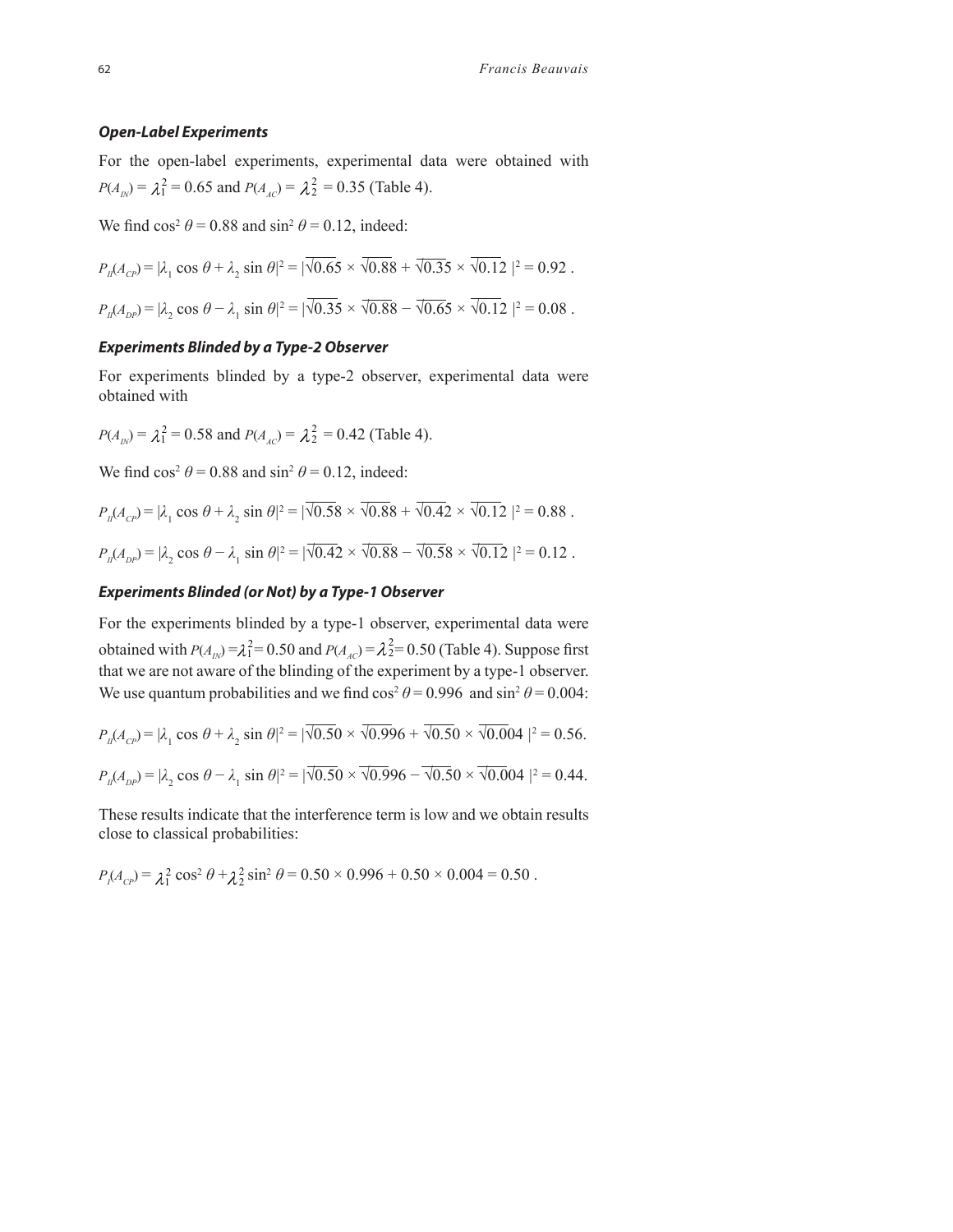| and Use of Quantum Probabilities for Modeling            |                     |                                                                          |                                                       |
|----------------------------------------------------------|---------------------|--------------------------------------------------------------------------|-------------------------------------------------------|
|                                                          | <b>Open-Label</b>   | <b>EXPERIMENTAL SITUATION</b><br><b>Blinding by</b><br>Type-2 Observer ª | <b>Blinding by</b><br>Type-1 Observer <sup>a, b</sup> |
| <b>Experimental data c</b>                               |                     |                                                                          |                                                       |
| $P(A_{\mu}) = \lambda_1^2$                               | 0.65                | 0.58                                                                     | 0.50                                                  |
| $P(A_{AC}) = \lambda_2^2$                                | 0.35                | 0.42                                                                     | 0.50                                                  |
| $P(A_{\text{CD}})$                                       | 0.92                | 0.88                                                                     | 0.56                                                  |
| $P(A_{\scriptscriptstyle{D}P})$                          | 0.08                | 0.12                                                                     | 0.44                                                  |
| <b>Calculated parameters and modeling</b>                |                     |                                                                          |                                                       |
| $\mu_{11}^2 = \mu_{22}^2 = \cos^2 \theta$                | 0.88                | 0.88                                                                     | 0.996                                                 |
| $\mu_{12}^2 = \mu_{21}^2 = \sin^2 \theta$                | 0.12                | 0.12                                                                     | 0.004                                                 |
| $P(A_{cp})$ (classical) <sup>d</sup>                     | 0.61                | 0.56                                                                     | 0.50                                                  |
| $P(A_{\scriptscriptstyle{DP}})$ (classical) <sup>e</sup> | 0.39                | 0.44                                                                     | 0.50                                                  |
| Interference term <sup>f</sup>                           | 0.31                | 0.32                                                                     | 0.06                                                  |
| $P_{\mu}(A_{cp})$ (quantum) <sup>9</sup>                 | $0.92(0.61 + 0.31)$ | $0.88(0.56 + 0.32)$                                                      | $0.56(0.50 + 0.06)$                                   |
| $P_{\mu}(A_{\rho\rho})$ (quantum) <sup>h</sup>           |                     | $0.08(0.39 - 0.31)$ $0.12(0.44 - 0.32)$                                  | $0.44(0.50 - 0.06)$                                   |

| <b>TABLE 4</b>                                                          |
|-------------------------------------------------------------------------|
| <b>Extraction of the Different Parameters from Experimental Results</b> |
| and Use of Quantum Probabilities for Modeling                           |

↓ , background; ↑ , signal; CP,concordant pairs; DP, discordant pairs; *IN*, "inactive" labels; *AC*, "active" labels.

<sup>a</sup> For definition of type-1 observer (Wigner) and type-2 observer (Wigner's friend), see text.

<sup>b</sup> For experiments with type-1 observer including both open-label and blind samples, see text.

<sup>c</sup> Theseexperimental data are from experiments described in Table 1 and in Beauvais (2012).

$$
{}^{d} \hspace{0.2cm} P_{1}(A_{CP}) = \lambda_{1}^{2} \cos^{2} \theta + \lambda_{2}^{2} \sin^{2} \theta
$$

$$
^{e}P_{1}(A_{DP}) = \lambda_{2}^{2} \cos^{2} \theta + \lambda_{1}^{2} \sin^{2} \theta
$$

<sup>f</sup>  $2\lambda_1\lambda_2 \cos\theta \sin\theta$ 

$$
{}^{9}P_{\parallel}(A_{CP}) = \lambda_1^2 \cos^2 \theta + \lambda_2^2 \sin^2 \theta + 2\lambda_1 \lambda_2 \cos \theta \sin \theta
$$

<sup>h</sup>  $P_{\parallel} (A_{\rho \rho}) = \lambda_2^2 \cos^2 \theta + \lambda_1^2 \sin^2 \theta - 2\lambda_1 \lambda_2 \cos \theta \sin \theta$  $\lambda_2^2 \cos^2 \theta + \lambda_1^2$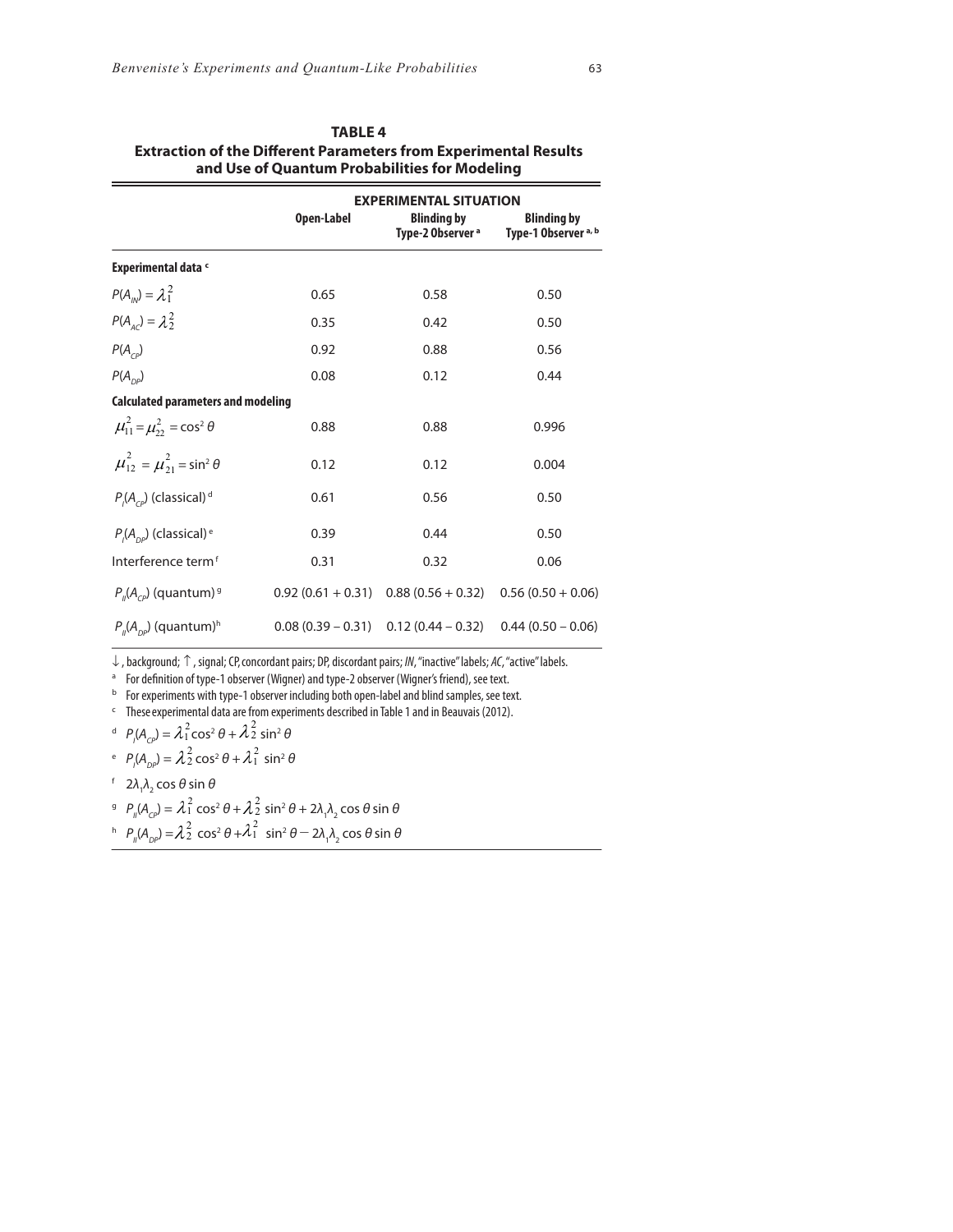We have seen, however, that in the same experimental session supervised by a type-1 observer, both blind and open-label samples were included (as in the experiment described in Table 1). To model this case, it is reasonable to suppose that the values of sin  $\theta$  are the same regardless of label blinding. For probability calculations, we take the values for cos<sup>2</sup>  $\theta$  and sin<sup>2</sup>  $\theta$ (0.88 and 0.12, respectively) as calculated in the subsections *Open-Label Experiments* and *Experiments Blinded by a Type-2 Observer*:

For open labels,

 $P_{II}(A_{CP}) = |\lambda_1 \cos \theta + \lambda_2 \sin \theta|^2 = |\sqrt{0.50} \times \sqrt{0.88} + \sqrt{0.50} \times \sqrt{0.12}|^2 = 0.92$ .

After blinding by the type-1 observer, classical probabilities apply:

$$
P_{\rm p}(A_{\rm CP}) = \lambda_1^2 \quad \cos^2 \theta + \lambda_2^2 \quad \sin^2 \theta = 0.50 \times 0.88 + 0.50 \times 0.12 = 0.50 \ .
$$

Therefore, the difference for probability of concordant pairs in open labels vs. blind labels *in the same session with a type-1 observer* is well-described by the proposed formalism: The probability of observing concordant pairs is high with open-label samples (Probability  $= 0.92$ ), but lower for blind samples (Probability  $= 0.50$ ) and not better than random in this case.

#### **Comments on the Quantum-Like Formalism Applied to Benveniste's Experiments**

## *Non-Commutable Observables and Emergence of Signal*

If  $\theta = 0$ , then the observables are commutable:

$$
|A_{IN}\rangle = \cos\theta \times |A_{CP}\rangle + \sin\theta \times |A_{DP}\rangle = 1 \times |A_{CP}\rangle + 0 \times |A_{DP}\rangle = |A_{CP}\rangle
$$
  

$$
|A_{AC}\rangle = -\sin\theta \times |A_{CP}\rangle + \cos\theta \times |A_{DP}\rangle = 0 \times |A_{CP}\rangle + 1 \times |A_{DP}\rangle = |A_{DP}\rangle
$$

In this particular case, the observation of concordant pairs is always associated with label *IN* (i.e. *IN* is always associated with "<sup>'</sup>') and the observation of discordant pairs is always associated with label *AC* (i.e. *AC* is always associated with "↓"). Therefore, *no signal* is observed with commutable observables; only background is associated with both *IN* and *AC* labels.

This shows that non-commutable observables are necessary not only for high rates of concordant pairs, but also for signal emergence. Note also that the signal must be one of the possible states of the system, even one with a low probability. In other words, the signal must be present in the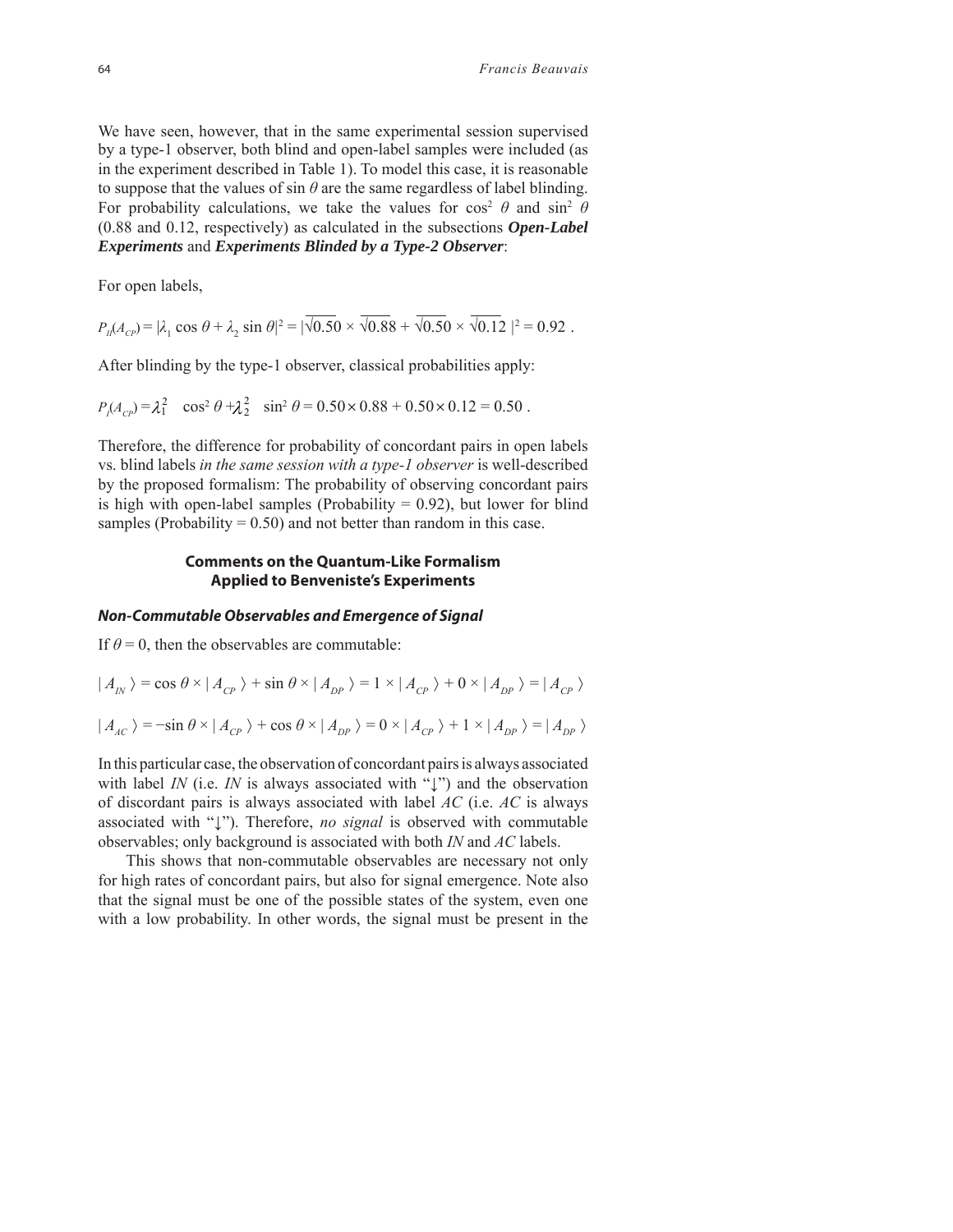|                                                        | <b>Non-Commutable</b><br><b>Observables</b><br>$(\theta \neq 0)$ |                                                                                                             | Commutable<br><b>Observables</b><br>$(\theta = 0)$ |
|--------------------------------------------------------|------------------------------------------------------------------|-------------------------------------------------------------------------------------------------------------|----------------------------------------------------|
|                                                        | With Interference Term<br>(Superposition)                        | <b>Without Interference Term</b><br>(No Superposition)                                                      |                                                    |
| Presence of signal                                     | Yes <sup>a</sup>                                                 | Yes b                                                                                                       | No <sub>c</sub>                                    |
| Concordance of labels<br>and outcomes d                | High <sup>e</sup>                                                | Low <sup>f</sup>                                                                                            | ΝA                                                 |
| Probability of concordant<br>pairs: $P(A_{\text{co}})$ |                                                                  | $ \lambda_1 \cos \theta + \lambda_2 \sin \theta ^2$ $\lambda_1^2 \cos^2 \theta + \lambda_2^2 \sin^2 \theta$ | $\lambda_1^2$                                      |
| Probability of discordant<br>pairs: $P(A_{\text{on}})$ |                                                                  | $ \lambda, \cos \theta - \lambda, \sin \theta ^2$ $\lambda_2^2 \cos^2 \theta + \lambda_1^2 \sin^2 \theta$   | $\lambda_2^2$                                      |
| Corresponding<br>experimental situations               | Open-label or<br>blinding by<br>type-2 observer                  | Blinding by<br>type-1 observer                                                                              | Unqualified<br>or untrained<br>experimenter        |

| <b>TABLE 5</b>                                                               |
|------------------------------------------------------------------------------|
| <b>Summary of the Quantum-Like Model Describing Benveniste's Experiments</b> |

NA, not applicable.

<sup>a</sup>  $P_{\mu}(A_{\uparrow}) = \lambda_1^2 \times P_{\mu}(A_{\rho\rho}) + \lambda_2^2 \times P_{\mu}(A_{\rho\rho})$ 

 $P_{1}(A_{\uparrow}) = \lambda_{1}^{2} \times P_{1}(A_{\text{DP}}) + \lambda_{2}^{2} \times P_{1}(A_{\text{CP}})$ 

<sup>c</sup> Observables are commutable with  $\cos \theta = 1$  and  $\sin \theta = 0$ ; then  $P(A_1) = 0$  and  $P(A_1) = 1$  (only background is observed by A; there is no signal).

<sup>d</sup> Concordant pairs:  $A_{1N}$  associated with  $A_{1N}$  or  $A_{1N}$  associated with  $A_{2N}$ .

 $e$  For sin  $θ = λ_2$  (and consequently  $cos θ = λ_1$ ), the quantum interference term is maximal with  $P_{\mu}(A_{\text{co}}) = 1$  and  $P_{\mu}(A_{\text{co}}) = 0$ .

<sup>f</sup> For  $\tilde{\chi}_1^2$  =  $\tilde{\chi}_2^2$  = 0.5, concordance of pairs is not different than random (whatever θ value).

background; thanks to entanglement, the emergence of the signal is made possible.

#### *"Which-Path" Measurement and Contextuality in Benveniste's Experiments*

In the proposed formalism, there is neither success nor failure of the experiments (Table 5). Simply, as in a single-particle interference experiment, we can decide to observe either "waves" or "particles" by modifying the setting of the experiment. In the two-slit experiment of Young, observing "waves" (interference pattern on the screen) is not considered as a success whereas observing "particles" (no interference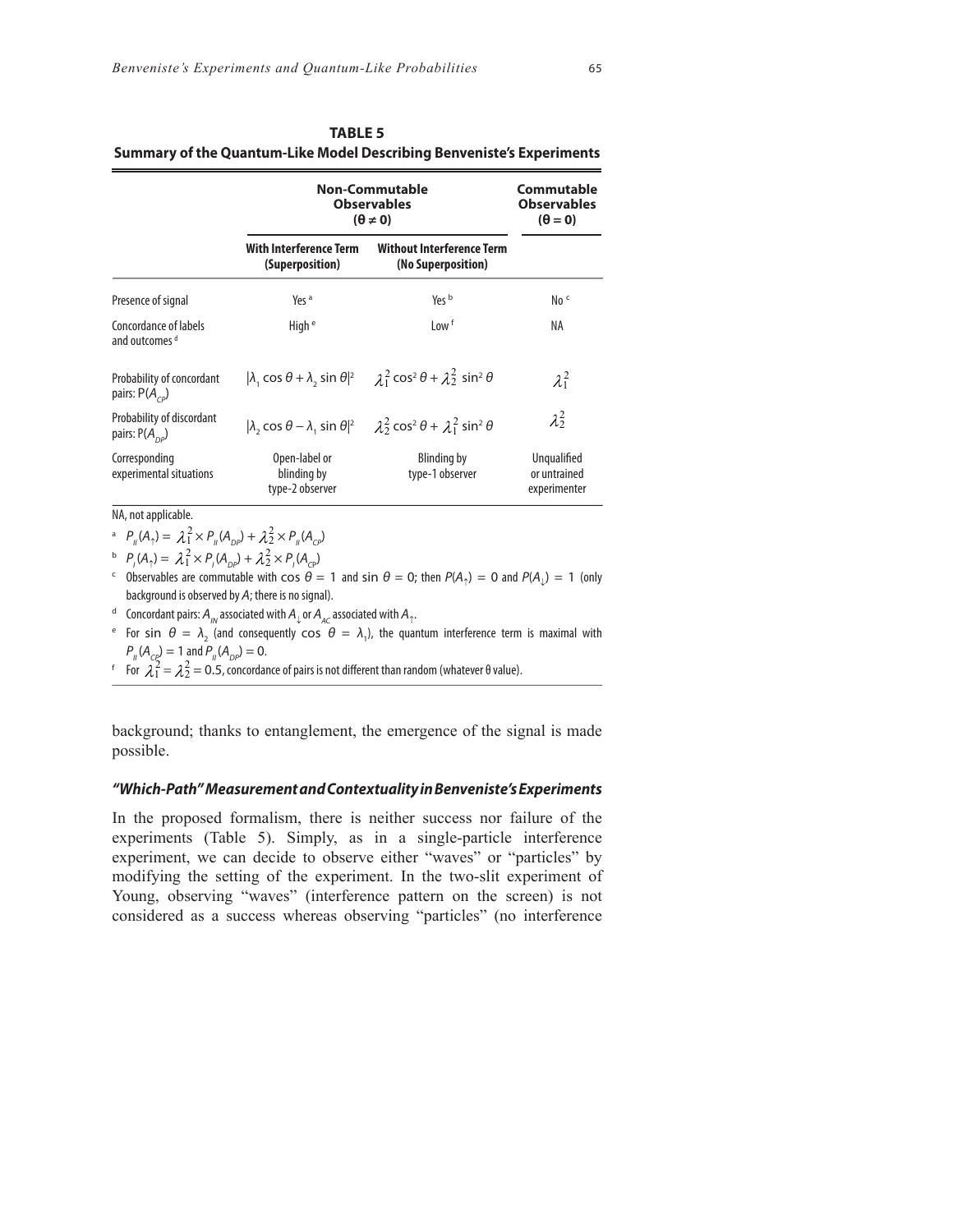pattern after which-path measurement) is not considered as a failure.

In Benveniste's experiments, the decision to observe "particles" (concordant pairs plus discordant pairs) or "waves" (only concordant pairs) is related to the design of the experiment (Figure 3). If the "cognitive state" of the experimenter is able to interfere with itself (as a single particle interferes with itself), then the probability of "success" is high. In case of blinding by a type-2 observer, quantum probabilities also apply since the respective cognitive states of the experimenter *A* and of the type-2 observer *O* are on the same branch of reality (as Wigner's friend observing Schrödinger's cat). Therefore, there is no formal difference for open-label vs. blinding by a type-2 observer. The same outcomes are obtained since the state vector that describes their cognitive states is:

$$
|\Psi_{AO}\rangle = (\lambda_1 \cos \theta + \lambda_2 \sin \theta) |A_{CP}\rangle |O_{CP}\rangle + (\lambda_2 \cos \theta - \lambda_1 \sin \theta) |A_{DP}\rangle |O_{DP}\rangle
$$

If the sample blinding is performed by a type-1 observer, then conditional classical probabilities that take into account the "which path" information apply. In this case, the cognitive state of the experimenter cannot interfere with itself (there is no superposition). When the experimenter and the type-1 observer meet together after a series of blind experiments, they assess the rate of concordant pairs and they both agree that the probability of concordant pairs is low. We have to insist that, even with blinding by a type-1 observer, the signal is present if  $\sin \theta \neq 0$ .

#### *Cognitive Aspect of the Formalism*

The concordance of pairs is optimal for cos  $\theta = \lambda_1$  and sin  $\theta = \lambda_2$ ; indeed, in this case,

$$
P_{II}(A_{CP}) = |\lambda_1 \cos \theta + \lambda_2 \sin \theta|^2 = 1
$$
 (Table 5).

The probabilities of concordant pairs were 0.88 and 0.92 for open-label experiments and blind experiments with a type-2 observer, respectively (Table 4). This should not surprise us; it simply indicates that correlations in "real" experiments were not optimal and probabilities of concordant pairs were slightly <1.

Moreover, in a cognitive context, the fact that optimal concordance of pairs is observed when cos  $\theta = \lambda_1$  and sin  $\theta = \lambda_2$  is of particular interest. Indeed, the λ parameters (probability for labels *IN* or *AC*) are related to the experimental protocol, which defines the proportions of labels *IN* and *AC*. In contrast, the angle *θ* characterizes the relationship between the observables, which become noncommutable if  $\theta$  is different from zero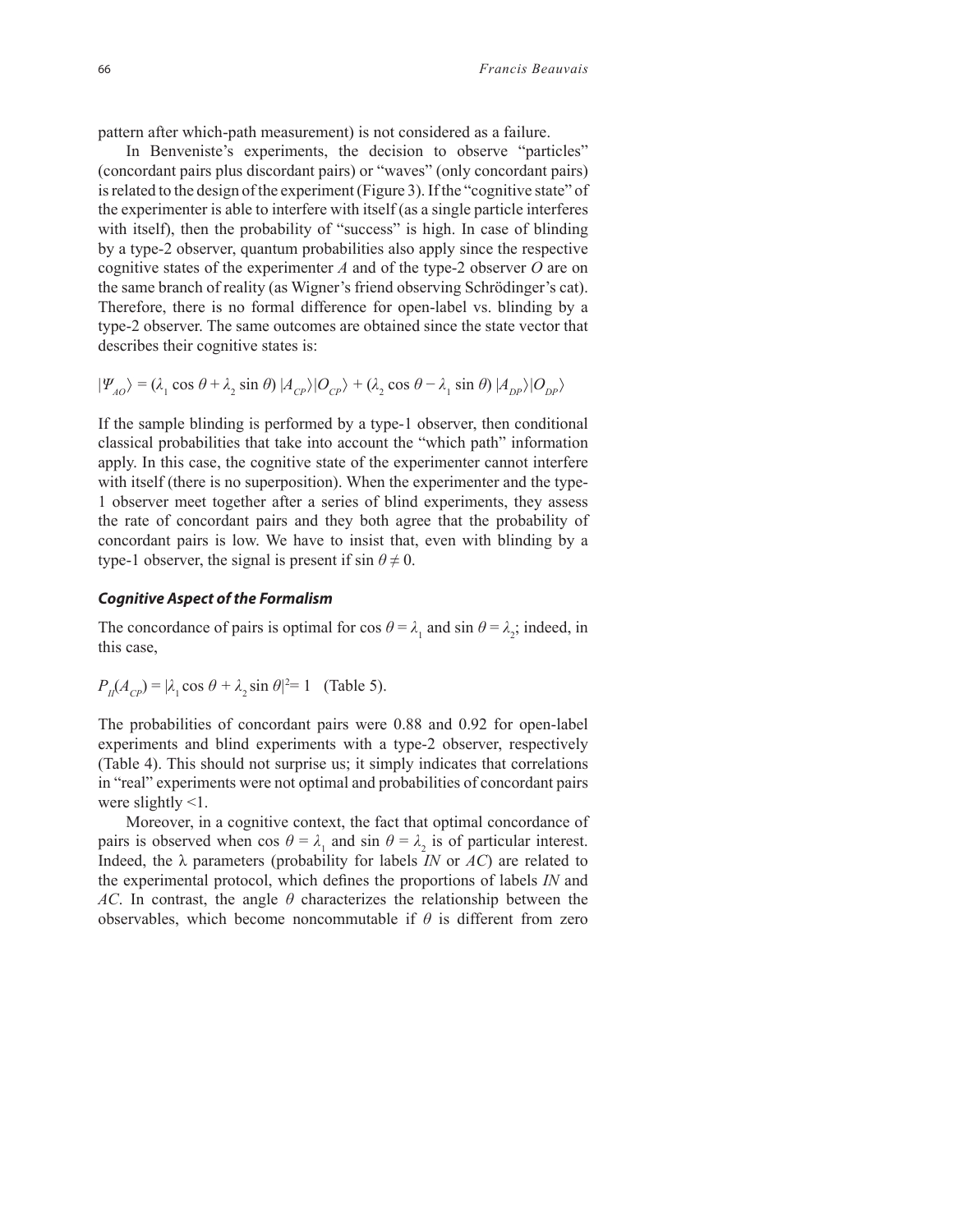(see the section **The Quantum-Like Formalism Applied to Benveniste's Experiments**). The probability for the experimenter to observe a high rate of concordant pairs is related to modification of its cognitive state described by the state vector in Hilbert space and summarized by changes of the angle *θ*. Therefore, it is tempting to link up the angle *θ* to a previous training and to information on experimental protocol.

It could be suggested that  $\theta$  fluctuates randomly around zero; the more and more "favorable" values of  $\theta$  would be progressively selected ("learned") by feedback according to the observed outcomes. In the Mach-Zehnder apparatus, this is equivalent to adjusting settings (e.g., fine-tuning for equal lengths of paths R and T) based on trial and error in order to get all photons in the detector D1 (all photons in phase) (Figure 2).

In summary, we propose that the outcomes of Benveniste's experiments were related to cognitive processes (i.e. establishment of relations between different cognitive states) and that the successive experimenters on Benveniste's team acquired skill by manipulating the biological systems and measurement devices (for example, by performing "classical" experiments).

Note also that a relatively large variation of  $\sin^2 \theta$  around  $\lambda_2^2$  leads to "good" results with a high rate of concordant pairs observed by A (Figure 5). Thus, with  $\lambda_2^2$  set at 0.35, values of sin<sup>2</sup>  $\theta$  from 0.10 to 0.75 lead to  $P_{I\!I}(A_{CP})$  > 0.90.

#### **Relevance of Quantum-Like Formalism for Describing Macroscopic Events**

The conceptual framework of quantum theory is the logical consequence of some simple assumptions. Among them, the assumption of noncommutable observables plays a central role. In this framework, classical probabilities are only a special case of quantum probabilities, one for which all observables commute with each other. Contextuality is another central concept in quantum physics. Thus, according to the experimental device set up by the experimenter, a quantum object could appear as a particle or as a wave: With the use of a two-slit device (or a Mach-Zehnder apparatus), the decision to observe—or not—which path entered the quantum object has a chief consequence on the experiment outcome.

As we have seen, contextuality also had important consequences in Benveniste's experiments: The circumstances of blinding appeared to have crucial consequences. Since interest was focused on the local properties of water (the so-called "memory of water"), little attention was paid to the logical aspects of the experiments. Therefore, the different outcomes according to conditions of blinding were interpreted as difficulties in reproducibility related to "contaminations," "electromagnetic interferences," or other ad hoc explanations.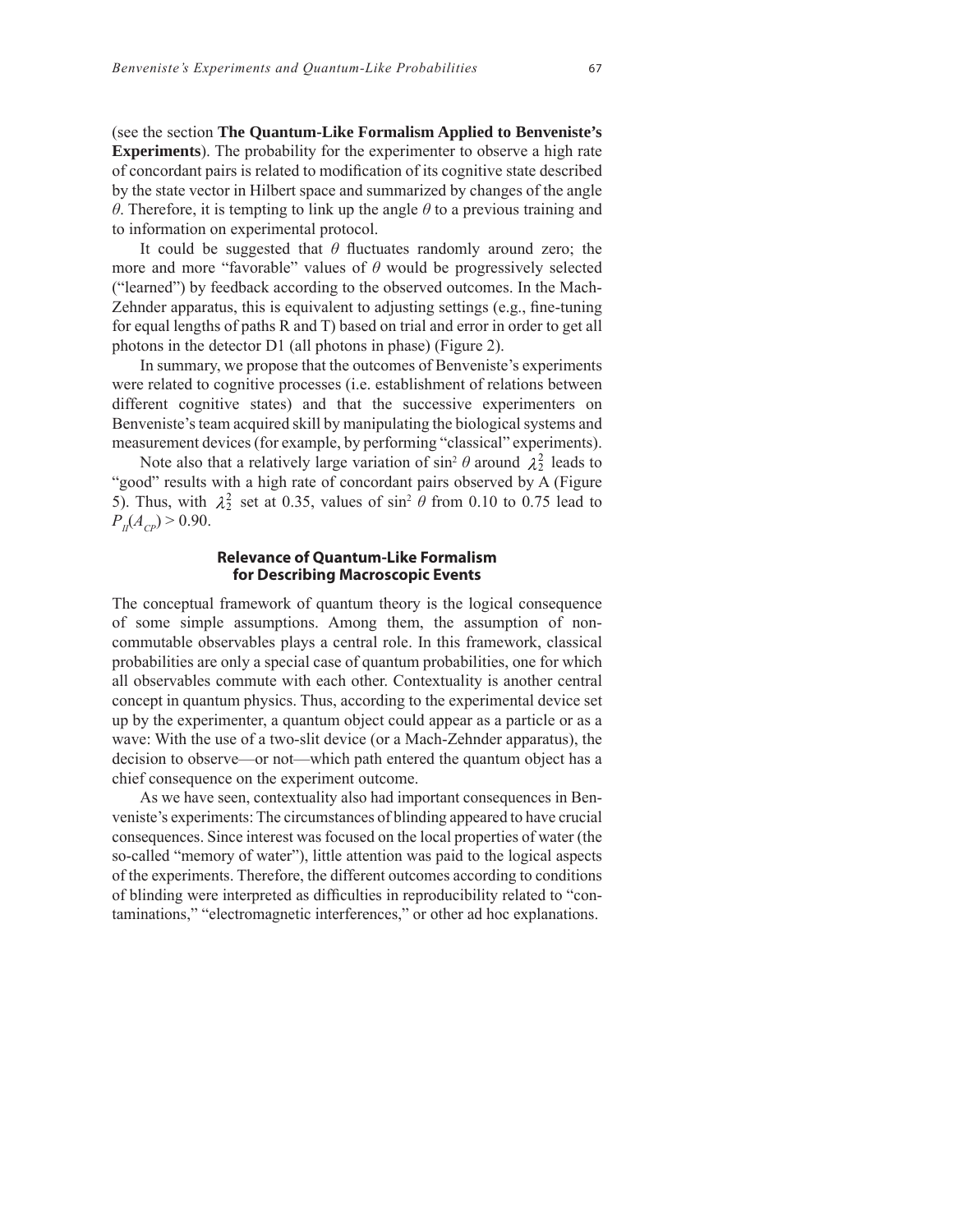

**Figure 5. Probability of observing concordant pairs (***IN* **with**  $\downarrow$  **or AC with**  $\uparrow$  **) as a** function of sin<sup>2</sup>  $\theta$  (in this case  $\lambda_1^2$  = 0.65 and  $\lambda_2^2$  = 0.35). Optimal theoretical value for probability of concordant pairs  $[P(A<sub>CP</sub>) = 1]$  is obtained for  $\sin^2 \theta = \lambda_2^2$  (here for sin<sup>2</sup>  $\theta$  = 0.35; experimental value for  $P(A_{\text{co}})$  was 0.92 for sin<sup>2</sup>  $\theta$  = 0.12).

Opposite to this interpretation, we suggested that "successes" and "failures" during these puzzling experiments were the two faces of the same coin. The price to pay for this interpretation was to give up the idea that some modification in the water structure ("memory") was the cause of the biological outcomes observed with "high dilutions" or "digital biology." Note, however, that no convincing and reproducible physical modification of water structure able to induce specific biological phenomena has ever been reported; therefore, the price is not so high.

Faced with the description of Benveniste's experiments using quantum probabilities, different approaches are possible. It could be argued that the application of quantum concepts to these experiments is only metaphorical and that the analogy is simply ad hoc. Another approach—quite the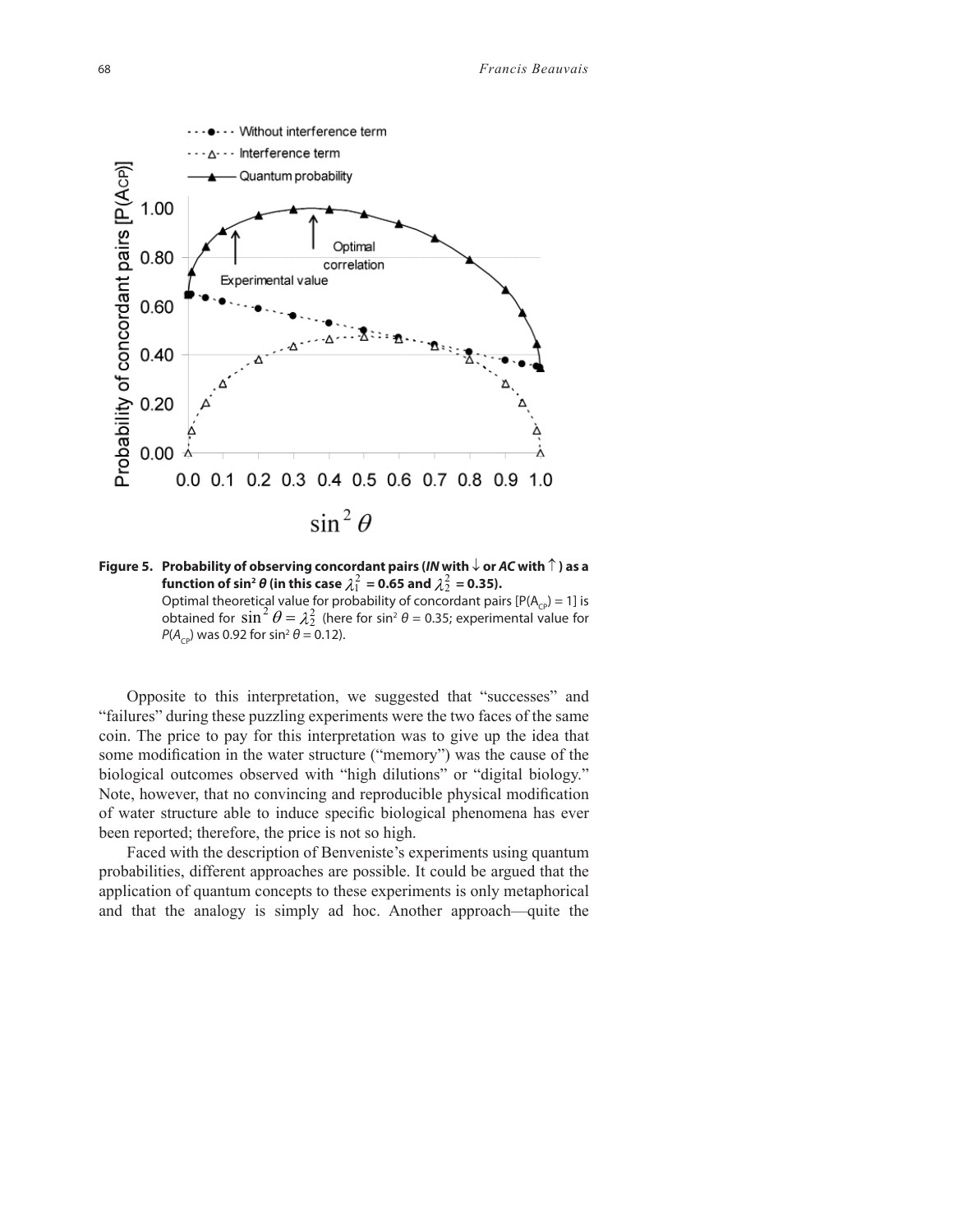opposite—is in the spirit of strict physicalism where everything can be reduced to physics. Since nothing can be left outside the field of physics, phenomena with a formal quantum description—as those described in this article—are thus quantum phenomena. However, a general acceptance of such an interpretation is generally hampered by the idea that the environment would rapidly destroy macroscopic superpositions.

A third way is possible, as suggested recently by some authors in different research areas. These authors proposed describing some specific parts of the world, whether physical or nonphysical, with a formalism isomorphic to that of standard quantum physics. This can be total isomorphism or more likely partial isomorphism, so that only certain special features of the quantum formalism are used for probability calculation of outcomes. A quantum-like formalism has thus been applied to human memory, information retrieval, decision making, opinion forming, personality psychology, etc. (Busemeyer, Wang, & Townsend 2006, Khrennikov 2006, 2009, Mogiliansky, Zamir, & Zwirn 2009, Pothos & Busemeyer 2009). These research areas have in common the description of cognition mechanisms and information processing in the brain, but this new approach does not rest on the hypothesis that there is something quantum mechanical about the physical brain. The quantum formalism is simply used as a source of alternative new tools (such as contextuality or entanglement) to address problems that remained unresolved in a classical framework. In these studies, the cognitive states of agents were characterized by state vectors in Hilbert space, and, in several experimental models, quantum probabilities had better predictive power than classical probabilities. Thus, some "paradoxical" statistical data, particularly in psychology and cognitive sciences, could be modeled (Atmanspacher, Filk, & Romer 2004, Conte, Todarello, Federici, Vitiello, Lopane, & Khrennikov, 2004, Khrennikov & Haven 2009, Mogiliansky, Zamir, & Zwirn 2009, Pothos & Busemeyer 2009).

In our model, the observables are nonphysical and therefore are not supposed to be exposed to the decoherence process. The first observable is labels, which have the meaning that the experimenter decides (all samples are physically equivalent). The other observable, pair concordance, also requires information processing for "interpretation." The cognitive process that we describe is not a causal action on the physical world, but it allows changing the "point of view" of the experimenter/observer, which is plunged into the world of possibilities described in the Hilbert space.

Finally, it has not escaped our notice that the present interpretation of Benveniste's experiments and the associated mathematical formalism that we propose could be extended to other experimental situations where an apparent "causal" relationship depends on contextual parameters.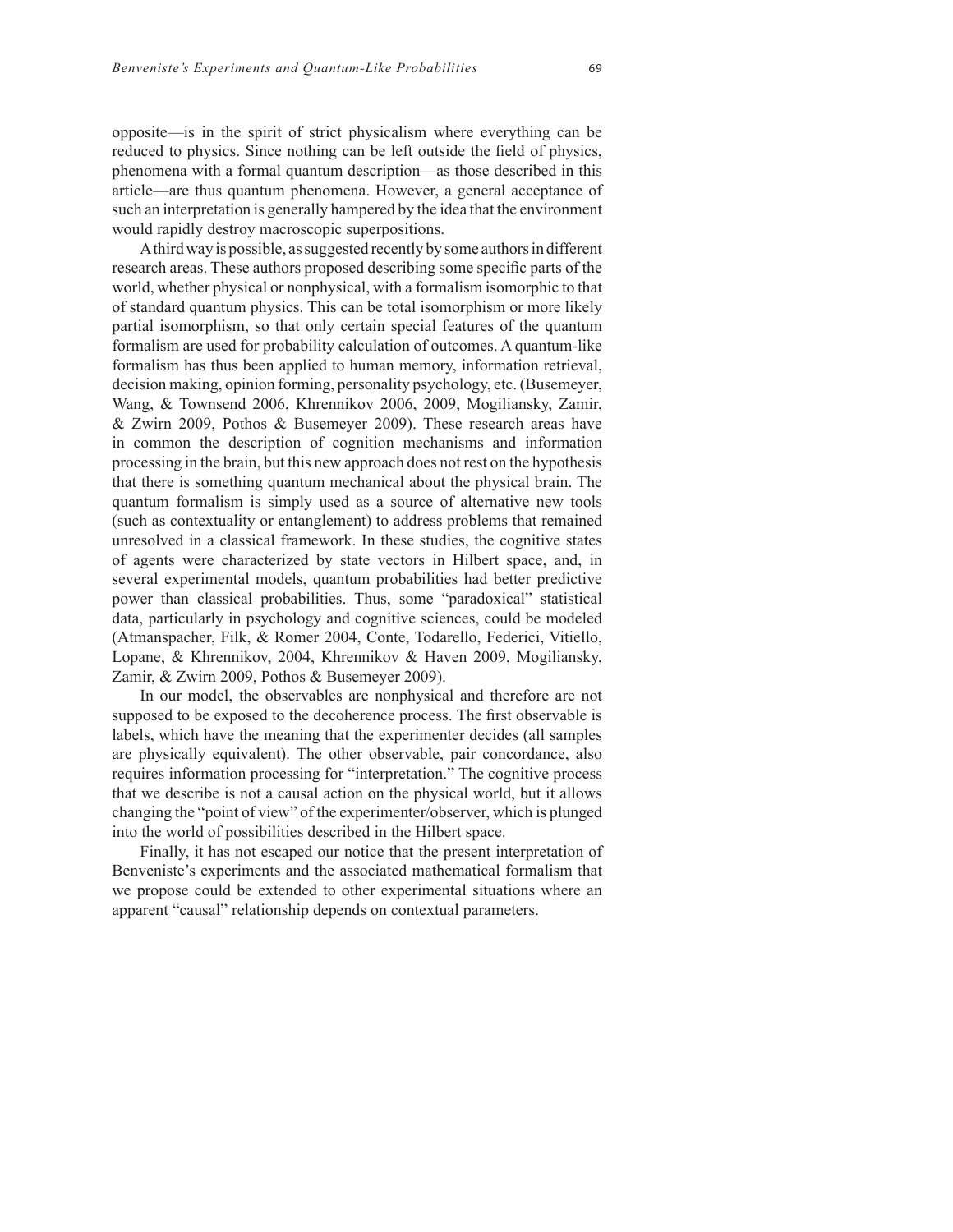#### **Conclusion**

The outcomes of the cognitive state of the experimenter were calculated for a series of Benveniste's experiments using a quantum-like statistical model (i.e. a model inspired by quantum physics and taking into consideration superposition of quantum states, non-commutable observables, and contextual-ity). Not only were the probabilities of "success" and "failure" of the experiments modeled according to their context, but the emergence of a signal from background also was taken into account. For the first time, a formal framework devoid of any reference to "memory of water" or "digital biology" describes all the characteristics of these disputed results. Particularly, the difficulties encountered by Benveniste (reproducibility of the experiments, disturbances after blinding) are simply explained in this model without additional ad hoc hypotheses. It is thus proposed that we see Benveniste's experiments as the result of quantum-like probability interferences of cognitive states.

#### **References**

- Alfonsi, M. (1992). Au Nom de la Science. Paris: Bernard Barrault.
- Atmanspacher, H., Filk, T., & Romer, H. (2004). Quantum Zeno features of bistable perception. Biological Cybernetics, 90(1), 33–40.
- Beauvais, F. (2007). L'Âme des Molécules—Une Histoire de la "Mémoire de l'Eau." Collection Mille Mondes (ISBN 978-1411668751).
- Beauvais, F. (2008). Memory of water and blinding. Homeopathy, 97(1), 41–42.
- Beauvais, F. (2012). Emergence of a signal from background noise in the "memory of water" experiments: How to explain it? Explore: The Journal of Science and Healing, 8(3), 185– 196.
- Belon, P., Cumps, J., Ennis, M., Mannaioni, P. F., Sainte-Laudy, J., Roberfroid, M., & Wiegant, F. A. (1999). Inhibition of human basophil degranulation by successive histamine dilutions: Results of a European multi-centre trial. Inflammation Research, 48(Supplement 1), S17-S18.

Benveniste, J. (2005). Ma Vérité sur la Mémoire de l'Eau. Paris: Albin Michel.

- Benveniste, J., Davenas, E., Ducot, B., Cornillet, B., Poitevin, B., & Spira, A. (1991). L'agitation de solutions hautement diluées n'induit pas d'activité biologique spécifique. Comptes Rendus de l'Académie des Sciences. Série 2, Mécanique, Physique, Chimie, Sciences de l'Univers, Sciences de la Terre, 312(5), 461–466.
- Brown, V., & Ennis, M. (2001). Flow-cytometric analysis of basophil activation: Inhibition by histamine at conventional and homeopathic concentrations. Inflammation Research, 50 (Supplement 2), S47–S48.
- Busemeyer, J. R., Wang, Z., & Townsend, J. T. (2006). Quantum dynamics of human decisionmaking. Journal of Mathematical Psychology, 50(3), 220–241.
- Conte, E., Todarello, O., Federici, A., Vitiello, T., Lopane, M., & Khrennikov, A. (2004). A preliminary evidence of quantum-like behavior in measurements of mental states. In A. Yu. Khrennikov, Editor, Quantum Theory: Reconsideration of Foundations. (Series in the Mathematical Modeling in Physical Engineering and Cognitive Sciences, 3, 679–702), Växjö: Växjö University Press.